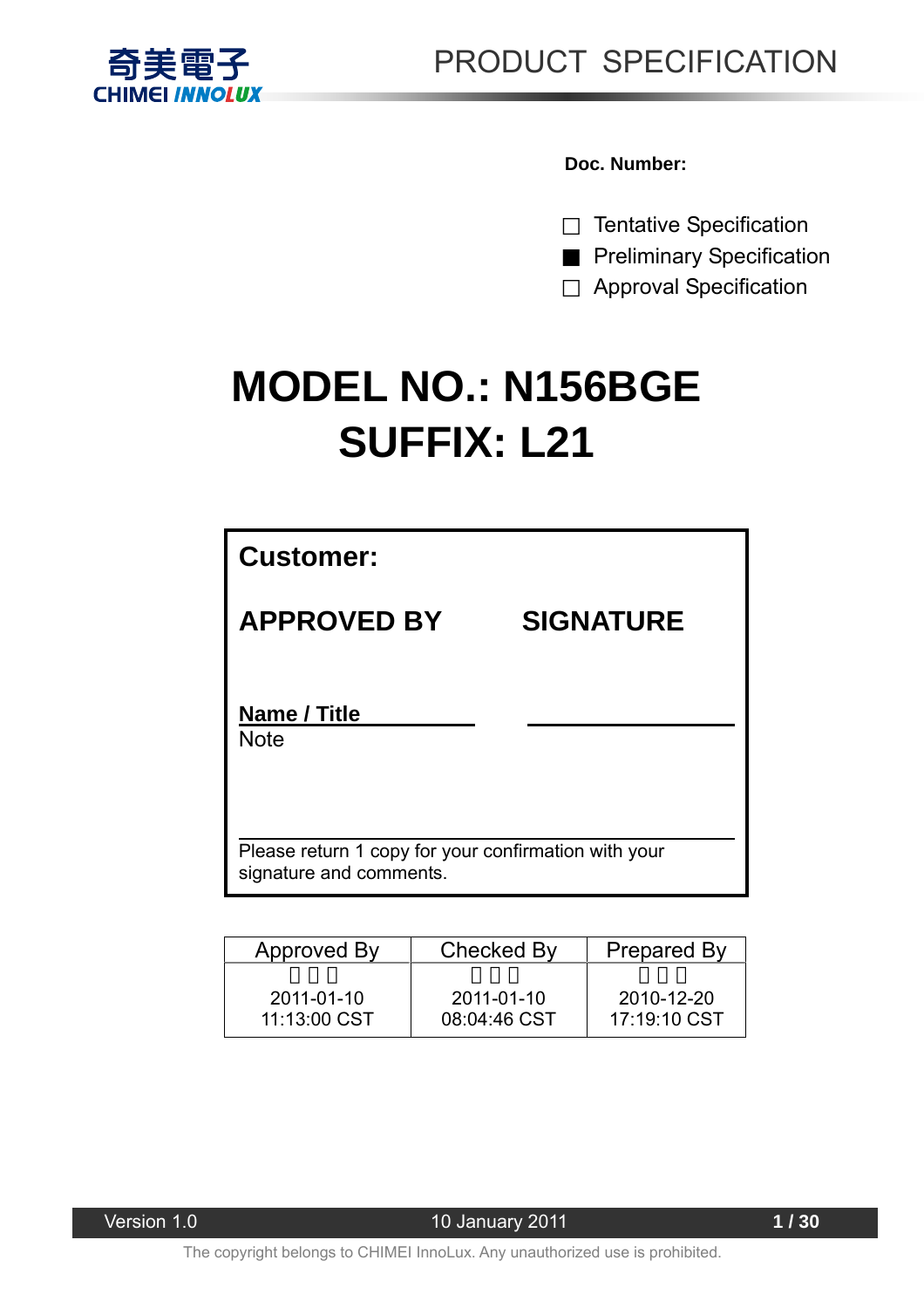

# **CONTENTS**

10 January 2011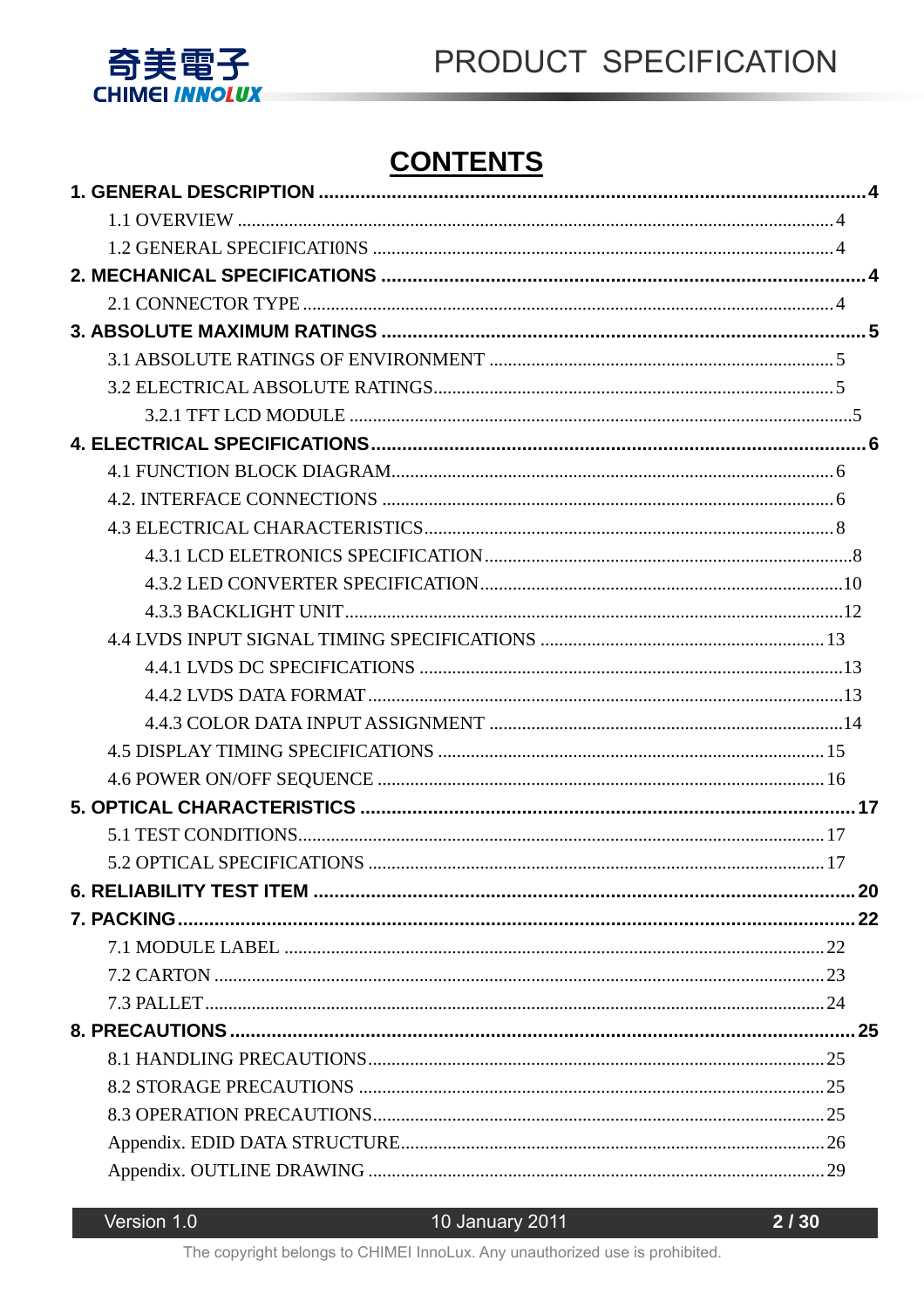

#### REVISION HISTORY

| <b>Version</b> | <b>Date</b>  | Page | <b>Description</b>             |
|----------------|--------------|------|--------------------------------|
| $1.0$          | Aug.09, 2010 | All  | Spec Ver.1.0 was first issued. |
|                |              |      |                                |
|                |              |      |                                |
|                |              |      |                                |
|                |              |      |                                |
|                |              |      |                                |
|                |              |      |                                |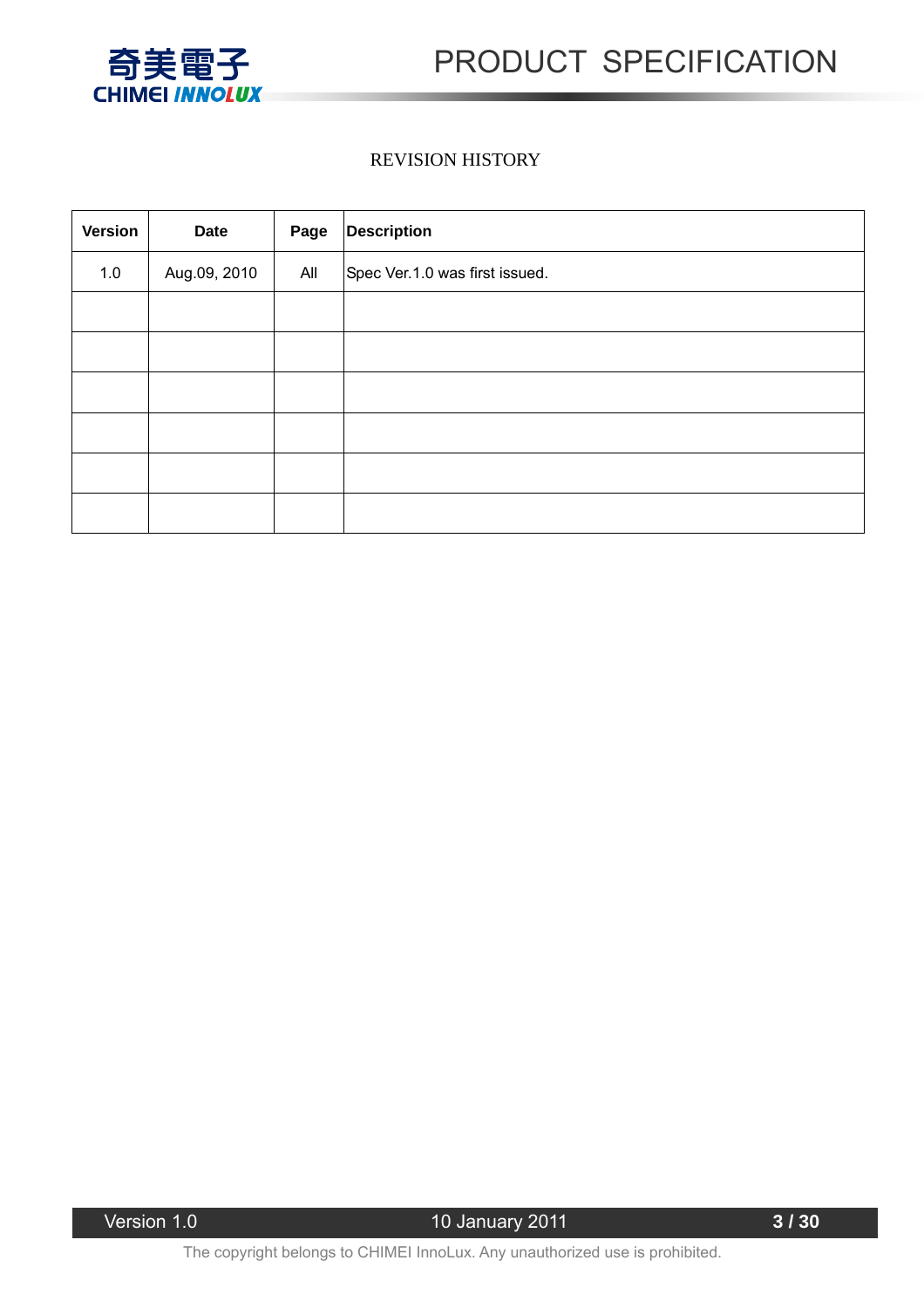



#### **1. GENERAL DESCRIPTION**

#### **1.1 OVERVIEW**

 N156BGE-L21 is a 15.6" (15.547" diagonal) TFT Liquid Crystal Display module with LED Backlight unit and 40 pins LVDS interface. This module supports 1366 x 768 HD mode and can display 262,144 colors. The optimum viewing angle is at 6 o'clock direction.

#### **1.2 GENERAL SPECIFICATI0NS**

| Item                     | Specification                                              | Unit  | Note |
|--------------------------|------------------------------------------------------------|-------|------|
| Screen Size              | 15.547 diagonal                                            |       |      |
| Driver Element           | a-si TFT active matrix                                     |       |      |
| <b>Pixel Number</b>      | 1366 x R.G.B. x 768                                        | pixel |      |
| <b>Pixel Pitch</b>       | $0.252$ (H) x 0.252 (V)                                    | mm    |      |
| <b>Pixel Arrangement</b> | <b>RGB</b> vertical stripe                                 |       |      |
| <b>Display Colors</b>    | 262,144                                                    | color |      |
| Transmissive Mode        | Normally white                                             |       |      |
| Surface Treatment        | Hard coating (3H), Glare                                   |       |      |
| Luminance, White         | 220                                                        | Cd/m2 |      |
| <b>Power Consumption</b> | Total 5.184 W (Max.) @ cell 0.9 W (Max.), BL 4.284W (Max.) |       | (1)  |

Note (1) The specified power consumption (with converter efficiency) is under the conditions at VCCS = 3.3 V, fv = 60 Hz, LED\_VCCS = Typ, fPWM = 200 Hz, Duty=100% and Ta =  $25 \pm 2$  °C, whereas mosaic pattern is displayed.

#### **2. MECHANICAL SPECIFICATIONS**

| <b>Item</b> |                | Min.                     | Typ.    | Max.   | Unit | <b>Note</b> |
|-------------|----------------|--------------------------|---------|--------|------|-------------|
|             | Horizontal (H) | 358.8                    | 359.3   | 359.8  | mm   |             |
| Module Size | Vertical (V)   | 209                      | 209.5   | 210    | mm   | (1)         |
|             | Thickness (T)  |                          | 5.2     | 5.5    | mm   |             |
| lBezel Area | Horizontal     | 349.28                   | 349.58  | 349.88 | mm   |             |
|             | Vertical       | 197.99                   | 198.29  | 198.59 | mm   |             |
| Active Area | Horizontal     | $\overline{\phantom{0}}$ | 344.232 |        | mm   |             |
|             | Vertical       | $\overline{\phantom{a}}$ | 193.536 |        | mm   |             |
|             | Weight         | $\overline{\phantom{a}}$ | 430     | 445    | g    |             |

Note (1) Please refer to the attached drawings for more information of front and back outline dimensions.

#### **2.1 CONNECTOR TYPE**



Please refer Appendix Outline Drawing for detail design.

Connector Part No.: IPEX-20455-040E-12 or equivalent

User's connector Part No: IPEX-20453-040T-01 or equivalent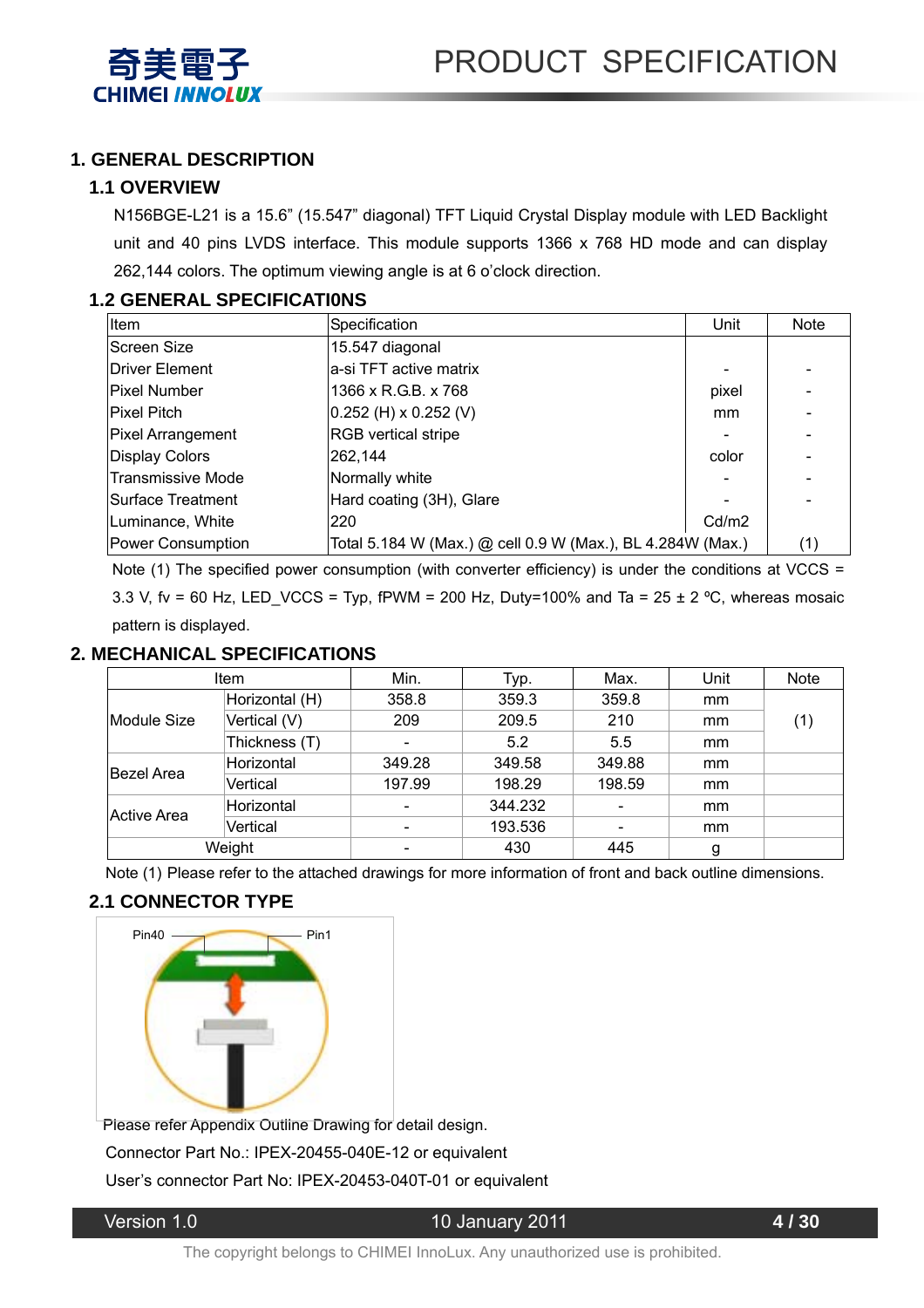

#### **3. ABSOLUTE MAXIMUM RATINGS**

#### **3.1 ABSOLUTE RATINGS OF ENVIRONMENT**

| Item                                 | Symbol     | Value | Unit  | Note        |                |  |
|--------------------------------------|------------|-------|-------|-------------|----------------|--|
|                                      |            | Min.  | Max.  |             |                |  |
| Storage Temperature                  | <b>ST</b>  | $-20$ | $+60$ | $\sim$<br>ັ | $\overline{1}$ |  |
| <b>Operating Ambient Temperature</b> | $\cdot$ OP |       | $+50$ | °C          | 1), (2)        |  |

Note (1) (a) 90 %RH Max. (Ta <= 40 °C).

(b) Wet-bulb temperature should be 39 °C Max. (Ta > 40 °C).

(c) No condensation.

Note (2) The temperature of panel surface should be 0  $\degree$ C min. and 60  $\degree$ C max.



# **3.2 ELECTRICAL ABSOLUTE RATINGS**

#### **3.2.1 TFT LCD MODULE**

| Item                             | Symbol          |        | Value      | Unit | <b>Note</b> |  |
|----------------------------------|-----------------|--------|------------|------|-------------|--|
|                                  |                 | Min.   | Max.       |      |             |  |
| Power Supply Voltage             | VCCS            | $-0.3$ | $+4.0$     |      |             |  |
| Logic Input Voltage              | $V_{\text{IN}}$ | $-0.3$ | $VCCS+0.3$ |      | (1)         |  |
| Converter Input Voltage          | LED VCCS        | $-0.3$ | 24         |      |             |  |
| Converter Control Signal Voltage | LED_PWM,        | $-0.3$ |            |      |             |  |
| Converter Control Signal Voltage | LED EN          | $-0.3$ |            |      |             |  |

Note (1) Stresses beyond those listed in above "ELECTRICAL ABSOLUTE RATINGS" may cause permanent damage to the device. Normal operation should be restricted to the conditions described in "ELECTRICAL CHARACTERISTICS".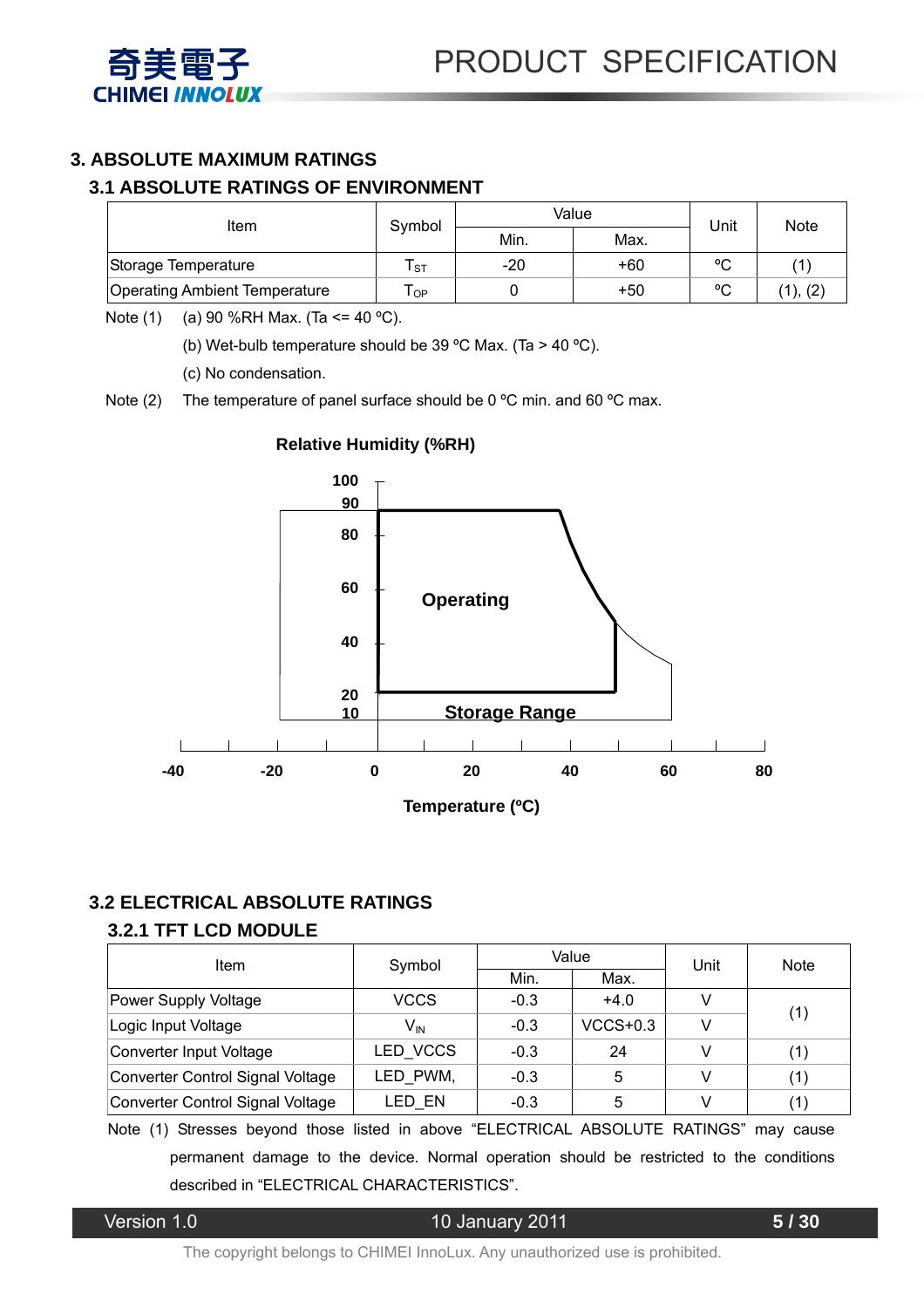

#### **4. ELECTRICAL SPECIFICATIONS 4.1 FUNCTION BLOCK DIAGRAM**



#### **4.2. INTERFACE CONNECTIONS**

#### PIN ASSIGNMENT

| Pin            | Symbol          | Description                           | Remark            |
|----------------|-----------------|---------------------------------------|-------------------|
| 1              | <b>NC</b>       | No Connection (Reserve)               |                   |
| $\overline{2}$ | <b>VCCS</b>     | Power Supply (3.3V typ.)              |                   |
| 3              | <b>VCCS</b>     | Power Supply (3.3V typ.)              |                   |
| 4              | <b>VEDID</b>    | DDC 3.3V power                        |                   |
| 5              | <b>NC</b>       | No Connection (Reserved for CMI test) |                   |
| 6              | <b>CLKEDID</b>  | <b>DDC</b> clock                      |                   |
| $\overline{7}$ | <b>DATAEDID</b> | <b>DDC</b> data                       |                   |
| 8              | Rxin0-          | LVDS differential data input          | R0-R5, G0         |
| 9              | Rxin0+          | LVDS differential data input          |                   |
| 10             | <b>VSS</b>      | Ground                                |                   |
| 11             | Rxin1-          | LVDS differential data input          |                   |
| 12             | Rxin1+          | LVDS differential data input          | G1~G5, B0, B1     |
| 13             | <b>VSS</b>      | Ground                                |                   |
| 14             | Rxin2-          | LVDS Differential Data Input          | B2-B5, HS, VS, DE |
| 15             | Rxin2+          | LVDS Differential Data Input          |                   |
| 16             | <b>VSS</b>      | Ground                                |                   |
| 17             | RxCLK-          | LVDS differential clock input         | <b>LVDS CLK</b>   |
| 18             | RxCLK+          | LVDS differential clock input         |                   |
| 19             | <b>VSS</b>      | Ground                                |                   |
| 20             | <b>NC</b>       | No Connection (Reserve)               |                   |
| 21             | <b>NC</b>       | No Connection (Reserve)               |                   |
| 22             | <b>VSS</b>      | Ground                                |                   |
| 23             | NC              | No Connection (Reserve)               |                   |

#### Version 1.0 10 January 2011 **6 / 30**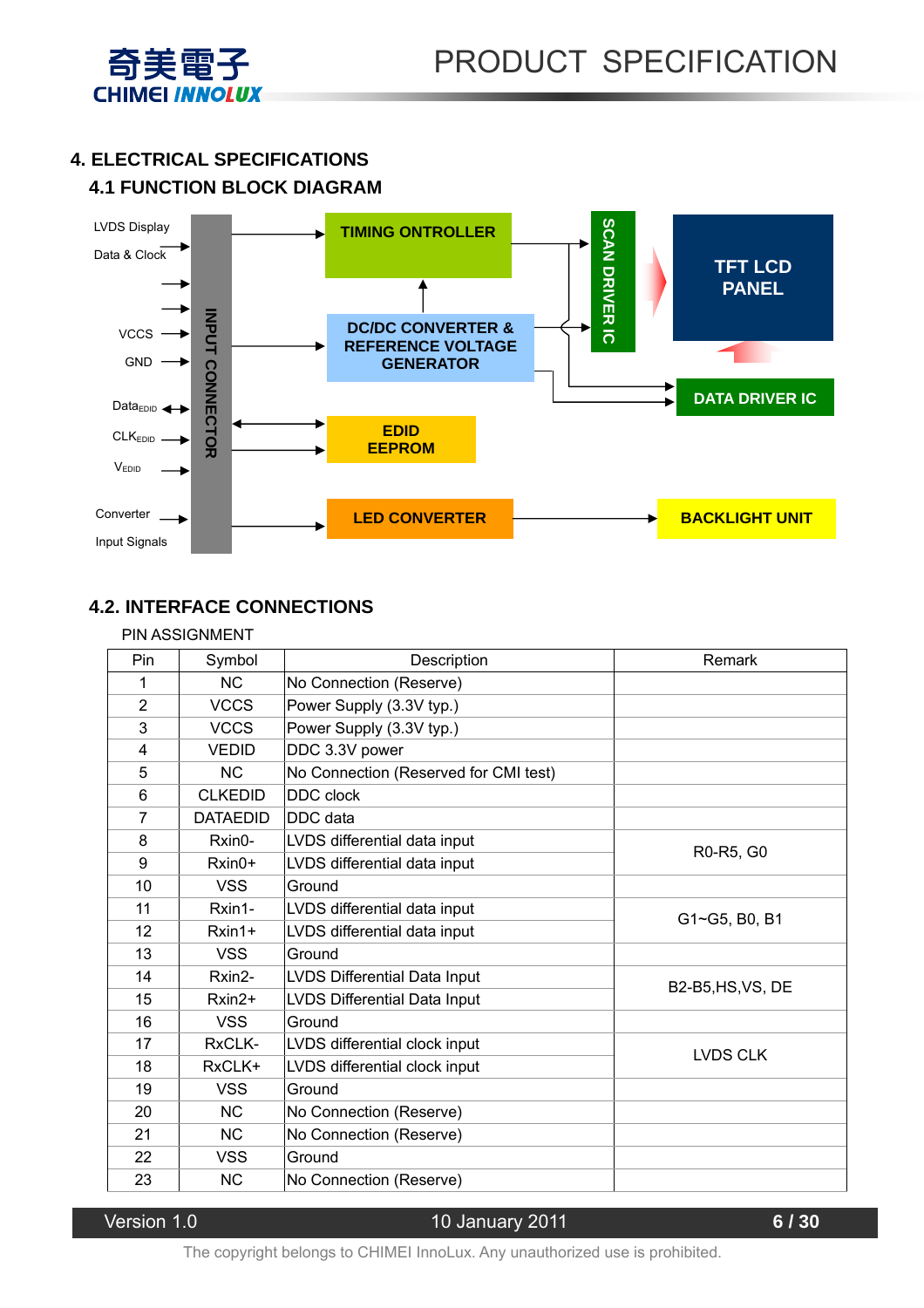

| 24 | NC.        | No Connection (Reserve)                |  |
|----|------------|----------------------------------------|--|
| 25 | <b>VSS</b> | Ground                                 |  |
| 26 | NC         | No Connection (Reserve)                |  |
| 27 | <b>NC</b>  | No Connection (Reserve)                |  |
| 28 | <b>VSS</b> | Ground                                 |  |
| 29 | <b>NC</b>  | No Connection (Reserve)                |  |
| 30 | NC.        | No Connection (Reserve)                |  |
| 31 | LED GND    | <b>LED Ground</b>                      |  |
| 32 | LED GND    | <b>LED Ground</b>                      |  |
| 33 | LED GND    | LED Ground                             |  |
| 34 | NC         | No Connection (Reserve)                |  |
| 35 | LED PWM    | PWM Control Signal of LED Converter    |  |
| 36 | LED EN     | Enable Control Signal of LED Converter |  |
| 37 | <b>NC</b>  | No Connection (Reserve)                |  |
| 38 |            | LED_VCCS LED Power Supply              |  |
| 39 |            | LED VCCS LED Power Supply              |  |
| 40 |            | LED VCCS LED Power Supply              |  |

Note (1) The first pixel is odd as shown in the following figure.

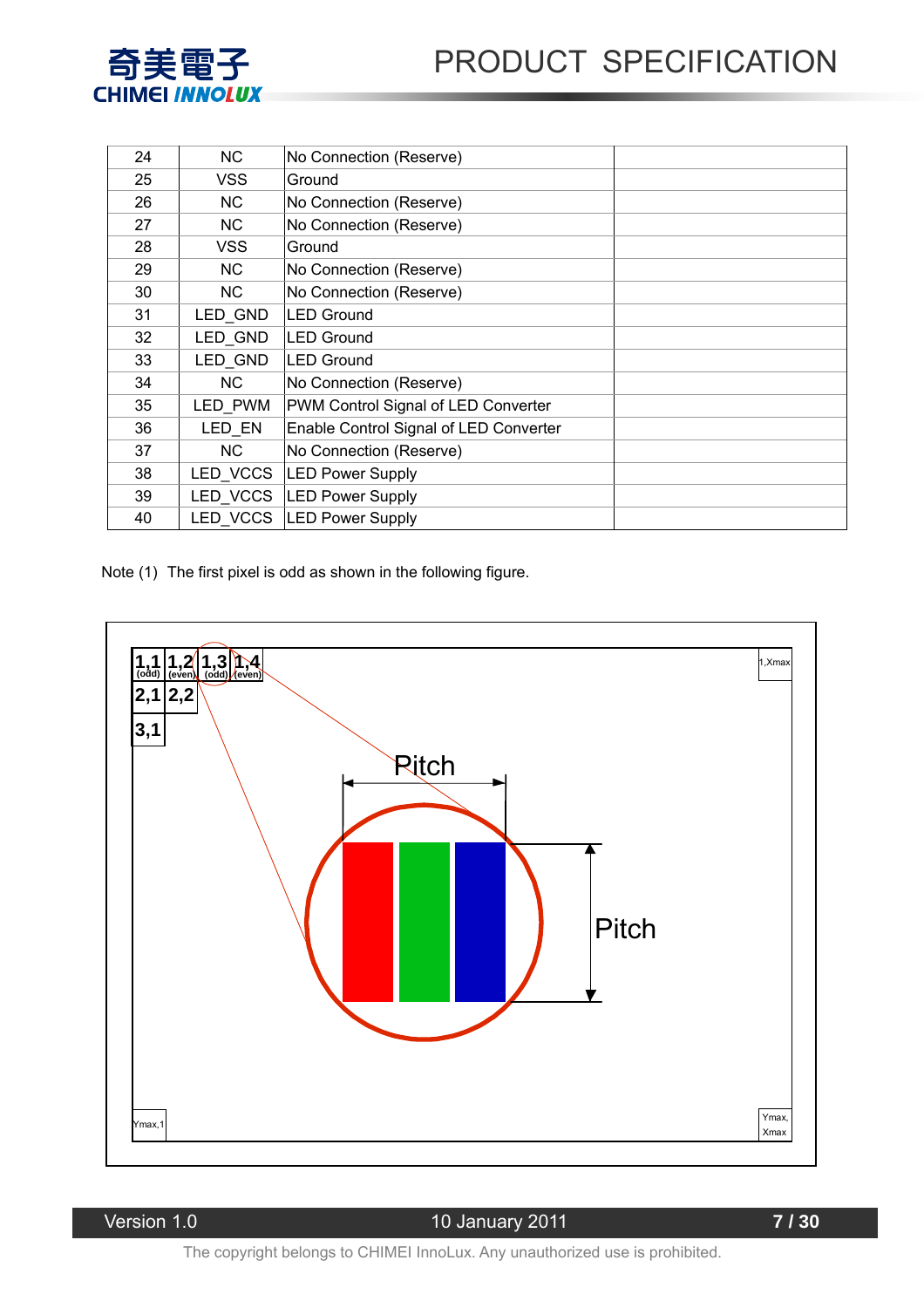

### **4.3 ELECTRICAL CHARACTERISTICS**

#### **4.3.1 LCD ELETRONICS SPECIFICATION**

| Parameter            |              | Symbol       | Value |                          |      | Unit | <b>Note</b>        |
|----------------------|--------------|--------------|-------|--------------------------|------|------|--------------------|
|                      |              |              | Min.  | Typ.                     | Max. |      |                    |
| Power Supply Voltage |              | <b>VCCS</b>  | 3.0   | 3.3                      | 3.6  |      | $(1)$ -            |
| Ripple Voltage       |              | $V_{RP}$     |       | 50                       |      | mV   | $(1)$ -            |
| Inrush Current       |              | <b>IRUSH</b> | -     | $\overline{\phantom{0}}$ | 1.5  | Α    | (1),(2)            |
| Mosaic               |              | <b>Icc</b>   | 253   | 288                      | 323  | mA   | $(3)$ a            |
| Power Supply Current | <b>Black</b> |              | 320   | 360                      | 400  | mA   | $(3)$ <sub>b</sub> |

Note (1) The ambient temperature is Ta =  $25 \pm 2$  °C.

Note (2)  $I_{RUSH}$ : the maximum current when VCCS is rising

I<sub>IS</sub>: the maximum current of the first 100ms after power-on

Measurement Conditions: Shown as the following figure. Test pattern: black.



#### **VCCS rising time is 0.5ms**

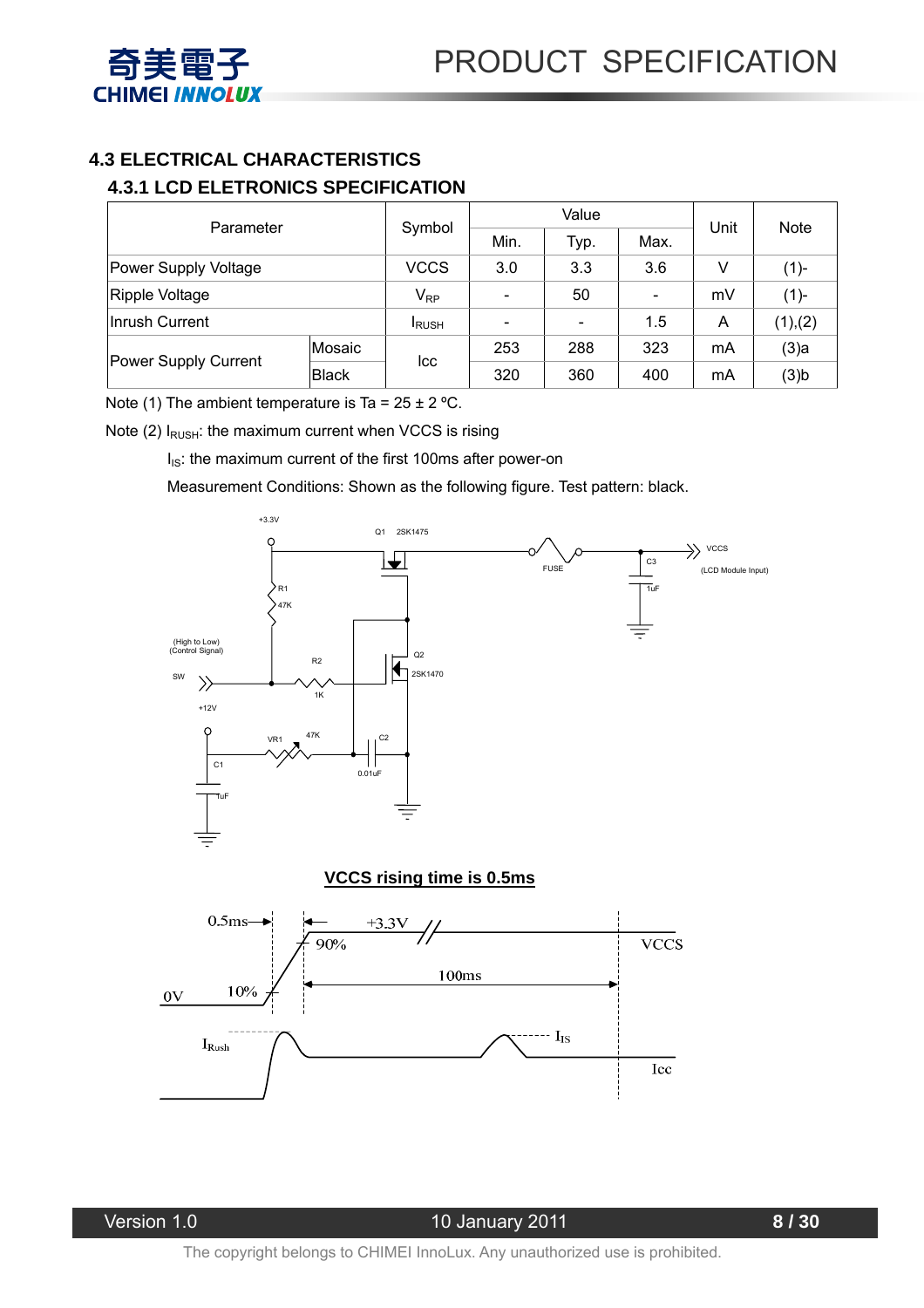

- Note (3) The specified power supply current is under the conditions at VCCS = 3.3 V, Ta = 25 ± 2 °C, DC Current and  $f_v$  = 60 Hz, whereas a power dissipation check pattern below is displayed.
	- a. Mosaic Pattern



Active Area

b. Black Pattern



Active Area

Version 1.0 10 January 2011 **9 / 30**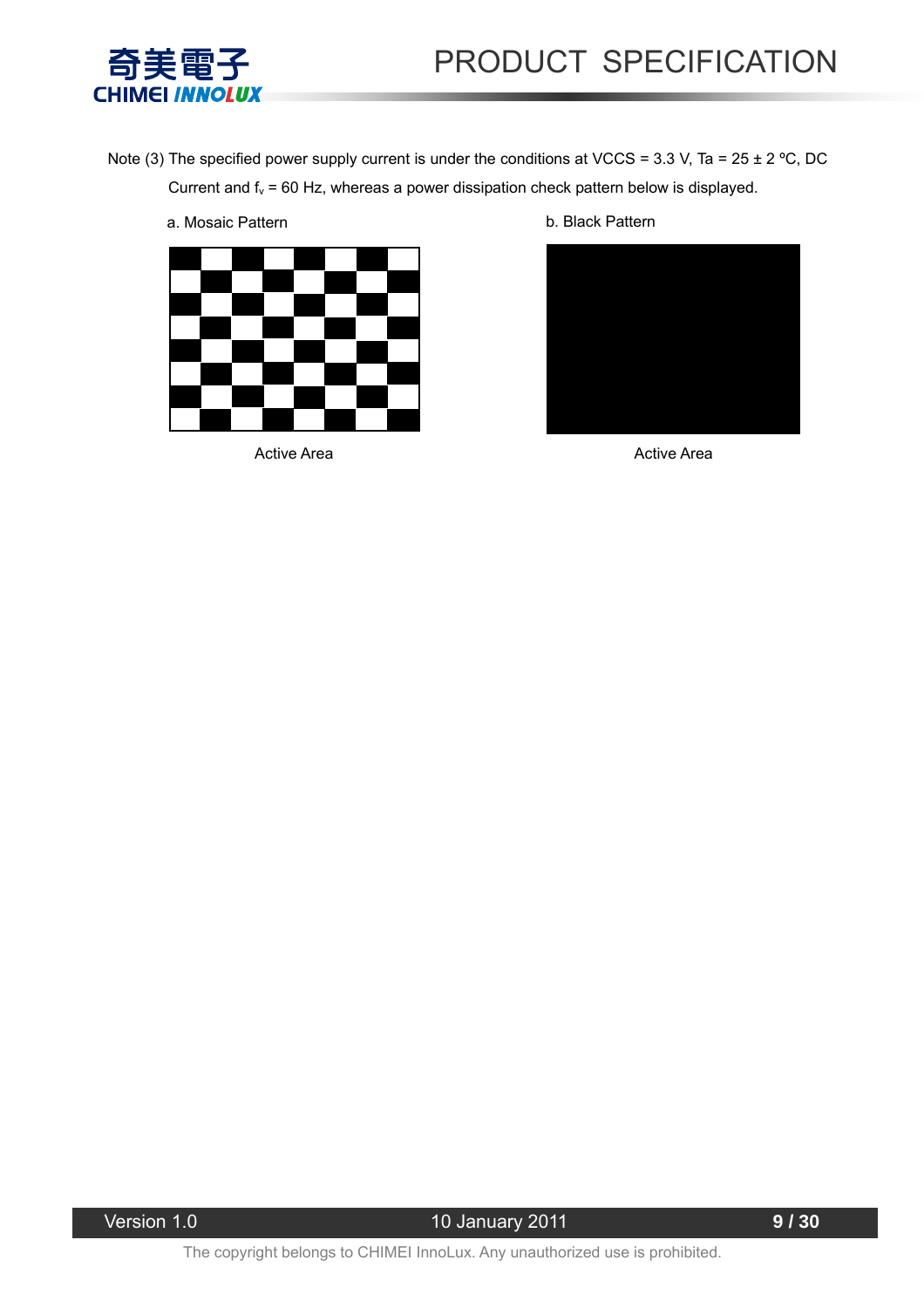

#### **4.3.2 LED CONVERTER SPECIFICATION**

|                                      | Parameter                   |                  |                          | Value                        | Unit | <b>Note</b>   |     |
|--------------------------------------|-----------------------------|------------------|--------------------------|------------------------------|------|---------------|-----|
|                                      |                             | Symbol           | Min.                     | Typ.                         | Max. |               |     |
| Converter Input power supply voltage |                             | LED_Vccs         | 6.0                      | 12.0                         | 21.0 | $\vee$        |     |
| <b>Converter Inrush Current</b>      |                             | <b>ILED</b> RUSH |                          |                              | 1.5  | A             | (1) |
| <b>EN Control Level</b>              | <b>Backlight On</b>         |                  | 2.3                      | $\qquad \qquad \blacksquare$ | 5    | $\vee$        |     |
|                                      | <b>Backlight Off</b>        |                  | $\mathbf{0}$             | $\overline{\phantom{a}}$     | 0.5  | $\vee$        |     |
|                                      | PWM High Level              |                  | 2.3                      |                              | 5    | $\vee$        |     |
| <b>PWM Control Level</b>             | <b>PWM Low Level</b>        |                  | $\mathbf{0}$             |                              | 0.5  | $\vee$        |     |
|                                      |                             |                  | 10                       | $\overline{\phantom{a}}$     | 100  | $\frac{0}{0}$ |     |
| <b>PWM Control Duty Ratio</b>        |                             |                  | 5                        | $\overline{\phantom{a}}$     | 100  | %             | (2) |
| PWM<br>Control<br>Voltage            | Permissive<br><b>Ripple</b> | VPWM_pp          |                          |                              | 100  | mV            |     |
| <b>PWM Control Frequency</b>         | $f_{\rm PWM}$               | 190              | $\overline{\phantom{a}}$ | 2K                           | Hz   | (3)           |     |
| LED Power Current LED_VCCS = Typ.    |                             | <b>ILED</b>      | 253                      | 301                          | 357  | mA            | (4) |

Note (1) ILED<sub>RUSH</sub>: the maximum current when LED\_VCCS is rising,

ILED<sub>IS</sub>: the maximum current of the first 100ms after power-on,

Measurement Conditions: Shown as the following figure. LED\_VCCS = Typ, Ta = 25 ± 2 °C,  $f_{PWM}$ = 200 Hz, Duty=100%.

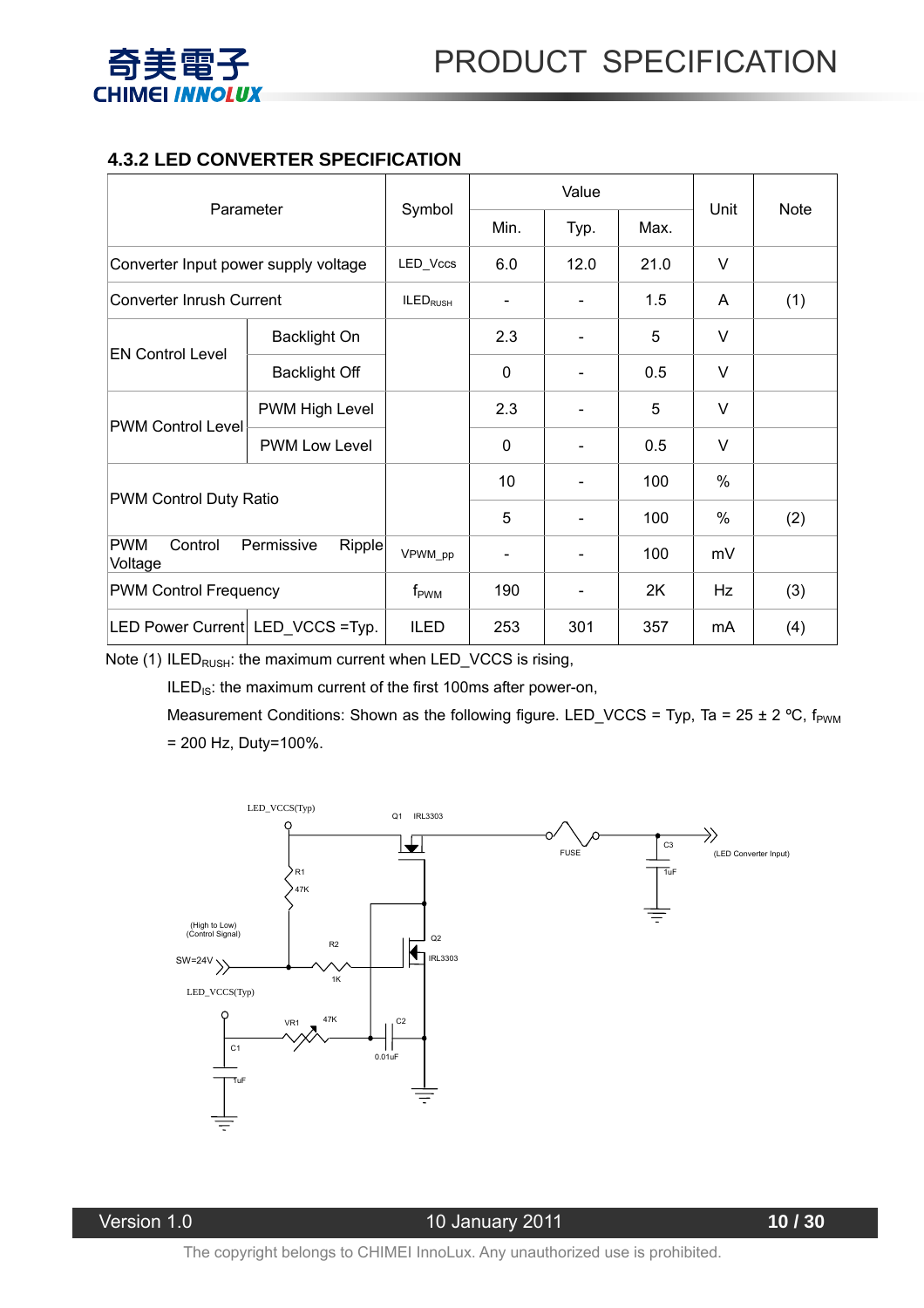![](_page_10_Picture_0.jpeg)

#### **VLED rising time is 0.5ms**

![](_page_10_Figure_3.jpeg)

- Note (2) If the PWM control duty ratio is less than 10%, there is some possibility that acoustic noise or backlight flash can be found. And it is also difficult to control the brightness linearity.
- Note (3) If PWM control frequency is applied in the range less than 1KHz, the "waterfall" phenomenon on the screen may be found. To avoid the issue, it's a suggestion that PWM control frequency should follow the criterion as below.

PWM control frequency  $f_{\text{PWM}}$  should be in the range  $(N + 0.33) * f \leq f_{\text{PWM}} \leq (N + 0.66) * f$ *N* : Integer  $(N \ge 3)$ *f* : Frame rate

Note (4) The specified LED power supply current is under the conditions at "LED\_VCCS = Typ.", Ta = 25  $\pm$  2 °C, f<sub>PWM</sub> = 200 Hz, Duty=100%.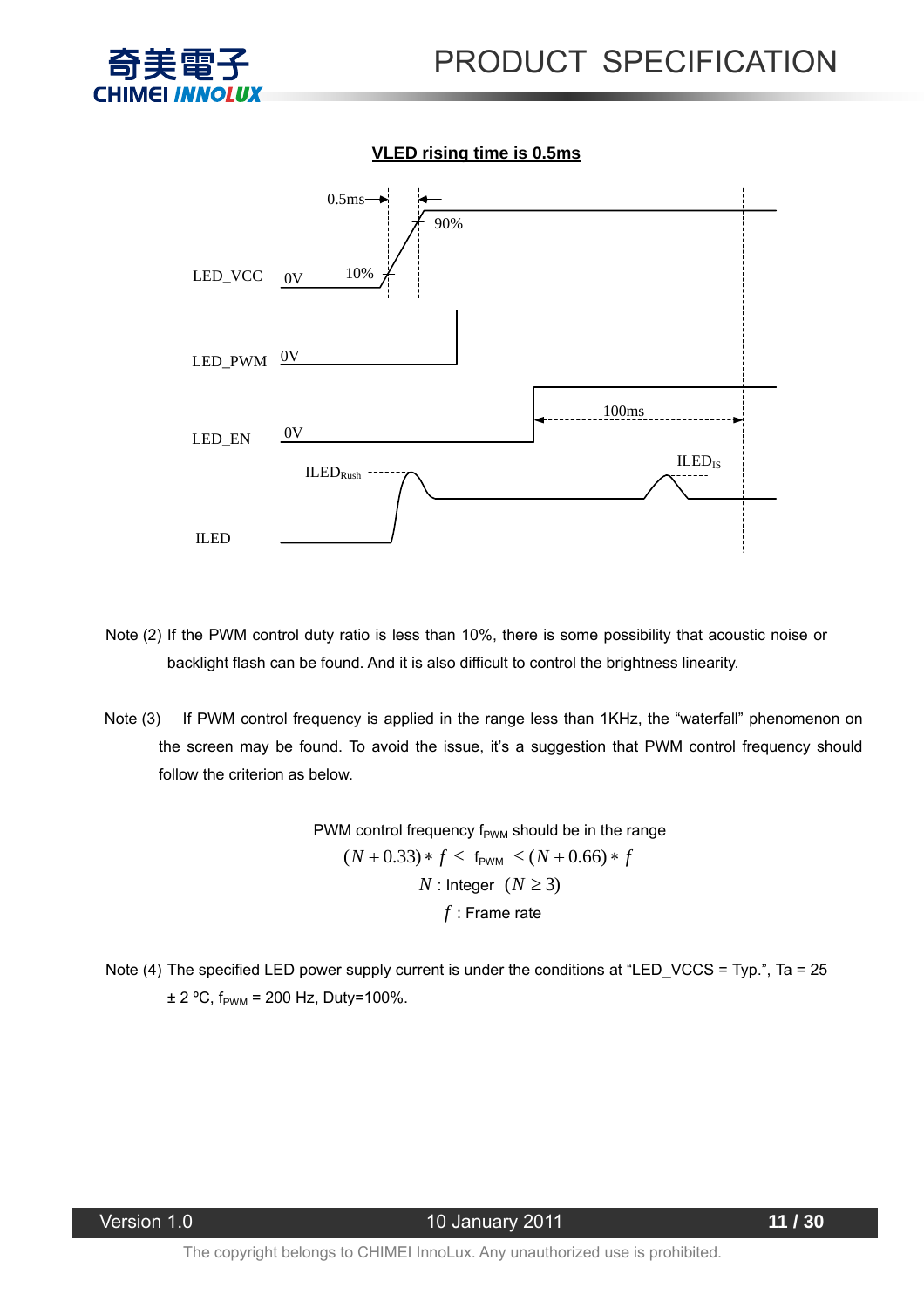![](_page_11_Picture_0.jpeg)

#### **4.3.3 BACKLIGHT UNIT**

|                                                     |        |       |       |      |            | Ta = $25 \pm 2$ °C |
|-----------------------------------------------------|--------|-------|-------|------|------------|--------------------|
|                                                     |        |       | Value |      |            |                    |
| Parameter                                           | Symbol | Min.  | Typ.  | Max. | Unit       | <b>Note</b>        |
| <b>LED Light Bar Power</b><br>Supply Voltage        | VL     | 22.4  | 25.6  | 27.2 |            |                    |
| <b>LED Light Bar Power</b><br><b>Supply Current</b> | Iι     | 114   | 120   | 126  | mA         | (1)(2)(Duty100%)   |
| Power Consumption                                   | PL     | 2.55  | 3.07  | 3.43 | W          | (3)                |
| <b>LED Life Time</b>                                | ∟в∟    | 15000 |       |      | <b>Hrs</b> | (4)                |

Note (1) LED current is measured by utilizing a high frequency current meter as shown below :

![](_page_11_Figure_5.jpeg)

Note (2) For better LED light bar driving quality, it is recommended to utilize the adaptive boost converter with current balancing function to drive LED light-bar.

Note (3)  $P_L = I_L \times V_L$  (Without LED converter transfer efficiency)

Note (4) The lifetime of LED is defined as the time when it continues to operate under the conditions at Ta = 25  $\pm$ 2 °C and  $I_L$  = 24 mA(Per EA) until the brightness becomes 50% of its original value.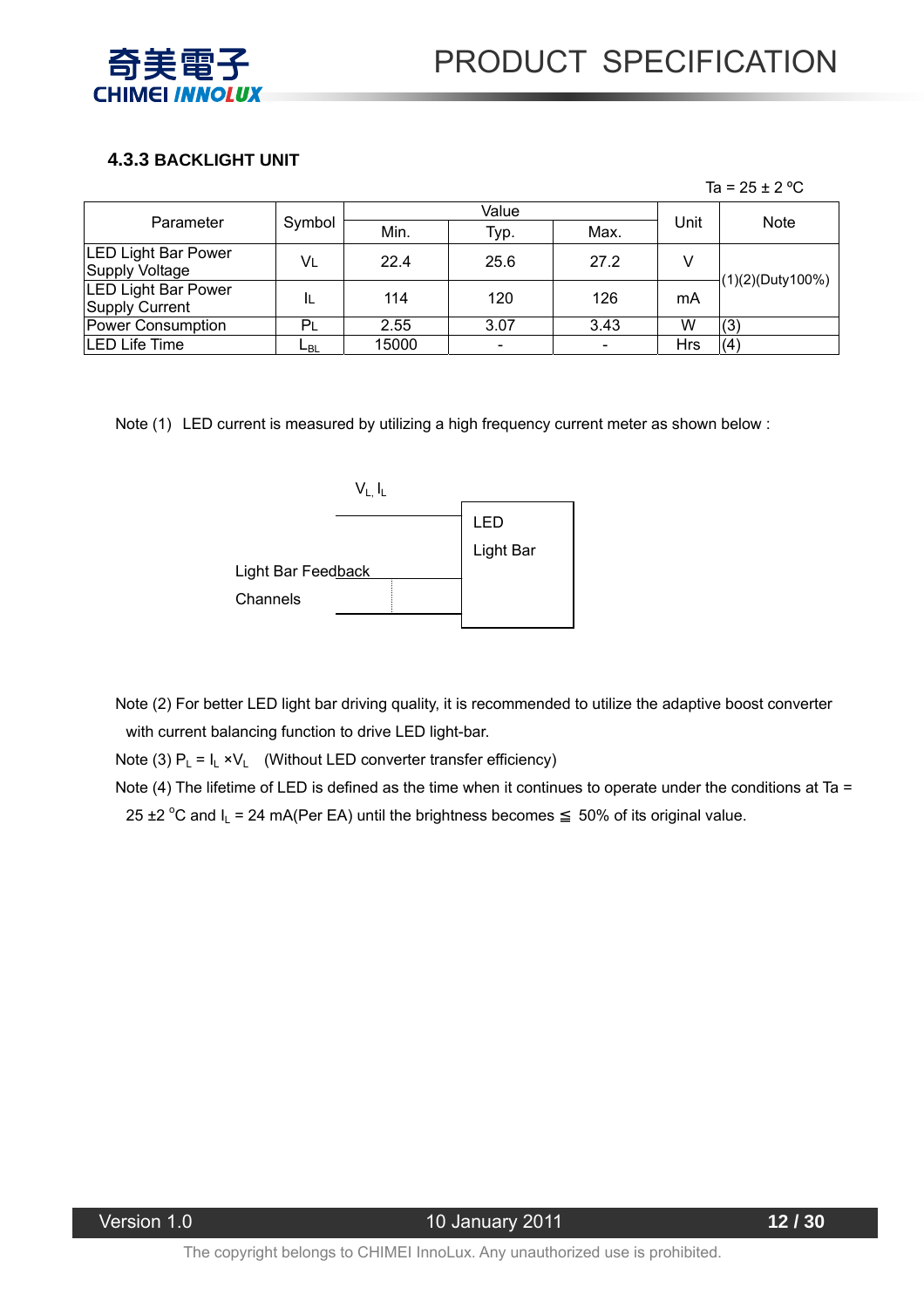![](_page_12_Picture_0.jpeg)

#### **4.4 LVDS INPUT SIGNAL TIMING SPECIFICATIONS 4.4.1 LVDS DC SPECIFICATIONS**

| Parameter                              | Symbol         |        | Value | Unit   | <b>Note</b> |                               |
|----------------------------------------|----------------|--------|-------|--------|-------------|-------------------------------|
|                                        |                | Min.   | Typ.  | Max.   |             |                               |
| LVDS Differential Input High Threshold | $V_{TH(LVDS)}$ |        |       | $+100$ | mV          | (1),<br>V <sub>CM</sub> =1.2V |
| LVDS Differential Input Low Threshold  | $V_{TL(LVDS)}$ | $-100$ |       |        | mV          | $V_{CM} = 1.2V$               |
| LVDS Common Mode Voltage               | $V_{CM}$       | 1.125  |       | 1.375  | v           | (1)                           |
| LVDS Differential Input Voltage        | $ V_{ID} $     | 100    |       | 600    | mV          | (1)                           |
| <b>LVDS Terminating Resistor</b>       | $R_T$          |        | 100   |        | Ohm         |                               |

Note (1) The parameters of LVDS signals are defined as the following figures.

![](_page_12_Figure_5.jpeg)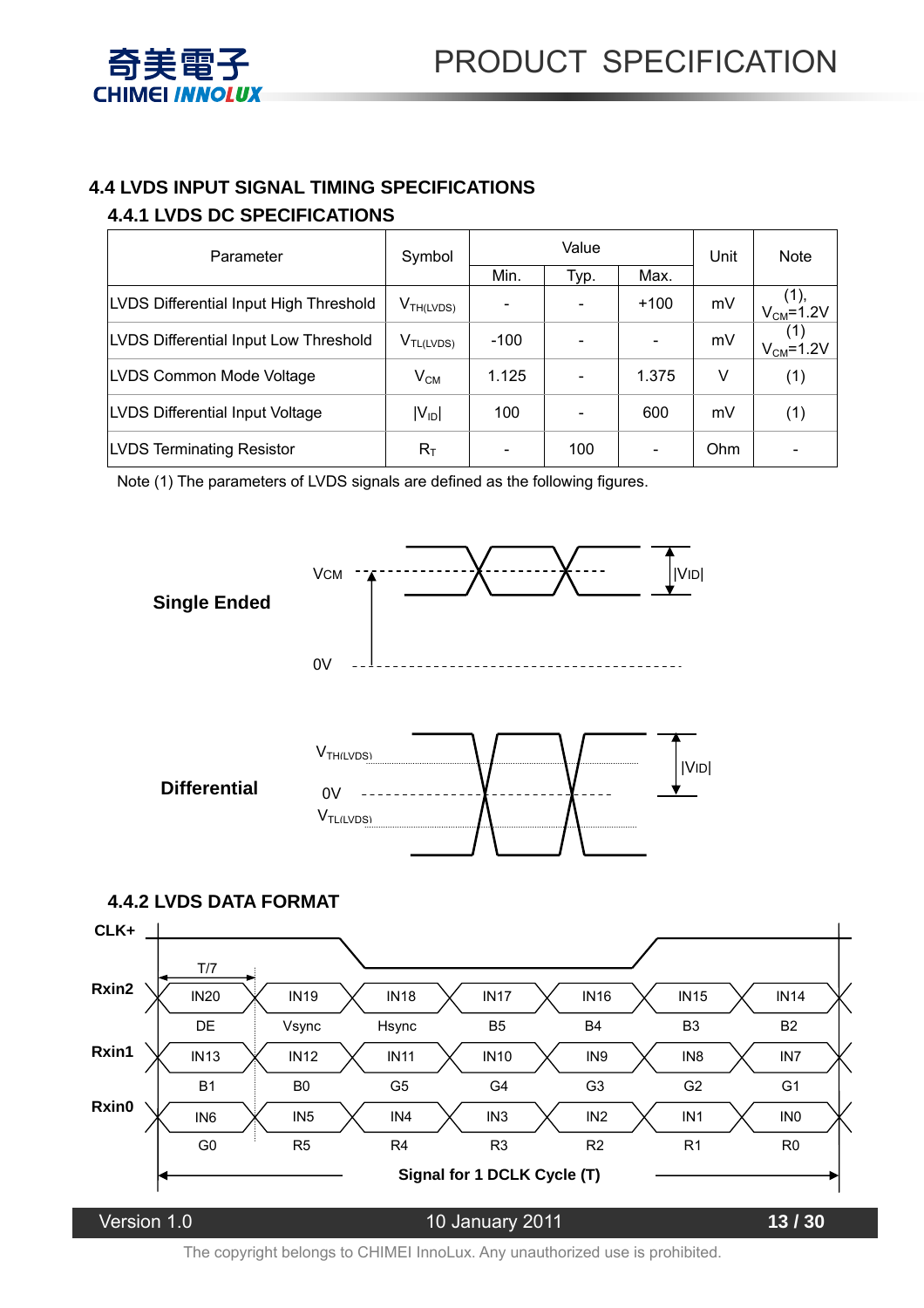![](_page_13_Picture_1.jpeg)

#### **4.4.3 COLOR DATA INPUT ASSIGNMENT**

 The brightness of each primary color (red, green and blue) is based on the 6-bit gray scale data input for the color. The higher the binary input the brighter the color. The table below provides the assignment of color versus data input.

|                     |                 |                | Data Signal    |                |                |                 |                |                 |    |                |                |                |                |                |                |                |                |                |                |
|---------------------|-----------------|----------------|----------------|----------------|----------------|-----------------|----------------|-----------------|----|----------------|----------------|----------------|----------------|----------------|----------------|----------------|----------------|----------------|----------------|
|                     | Color           |                |                | Red            |                |                 |                |                 |    |                | Green          |                |                |                | <b>Blue</b>    |                |                |                |                |
|                     |                 | R <sub>5</sub> | R <sub>4</sub> | R <sub>3</sub> | R <sub>2</sub> | $\overline{R1}$ | R <sub>0</sub> | $\overline{G5}$ | G4 | G <sub>3</sub> | G <sub>2</sub> | G <sub>1</sub> | G <sub>0</sub> | B <sub>5</sub> | <b>B4</b>      | B <sub>3</sub> | B <sub>2</sub> | B <sub>1</sub> | B <sub>0</sub> |
|                     | <b>Black</b>    | 0              | 0              | 0              | $\mathbf 0$    | $\mathbf 0$     | 0              | $\mathbf 0$     | 0  | $\mathbf 0$    | $\mathbf 0$    | $\overline{0}$ | $\mathbf 0$    | $\mathbf 0$    | $\mathbf 0$    | $\mathbf 0$    | 0              | $\mathbf 0$    | $\mathbf 0$    |
|                     | Red             | 1              | 1              | 1              | 1              | 1               | 1              | 0               | 0  | $\mathbf 0$    | 0              | 0              | 0              | $\mathbf 0$    | 0              | 0              | 0              | 0              | 0              |
|                     | Green           | 0              | 0              | 0              | 0              | 0               | 0              | 1               | 1  | 1              | 1              | 1              | 1              | 0              | 0              | 0              | 0              | 0              | 0              |
| Basic               | <b>Blue</b>     | 0              | 0              | 0              | 0              | 0               | 0              | 0               | 0  | 0              | 0              | $\mathbf 0$    | 0              | 1              | 1              | 1              | 1              | 1              |                |
| Colors              | Cyan            | 0              | 0              | 0              | 0              | 0               | 0              | 1               | 1  | 1              | 1              | 1              | 1              | 1              | 1              | 1              | 1              | 1              |                |
|                     | Magenta         | 1              | 1              | 1              | 1              | 1               | 1              | 0               | 0  | 0              | 0              | 0              | 0              | 1              | 1              | 1              | 1              | 1              |                |
|                     | Yellow          | 1              | 1              | 1              |                |                 | 1              | 1               | 1  | 1              | 1              | 1              | 1              | 0              | 0              | 0              | 0              | 0              | 0              |
|                     | White           | 1              | 1              | 1              | 1              | 1               | 1              | 1               | 1  | 1              | 1              | 1              | 1              | 1              | 1              | 1              | 1              | 1              |                |
|                     | Red(0)/Dark     | $\overline{0}$ | 0              | $\overline{0}$ | 0              | 0               | 0              | 0               | 0  | $\overline{0}$ | 0              | $\overline{0}$ | $\overline{0}$ | $\overline{0}$ | $\overline{0}$ | 0              | 0              | $\overline{0}$ | 0              |
|                     | Red(1)          | 0              | 0              | 0              | 0              | 0               | 1              | 0               | 0  | 0              | $\mathbf 0$    | 0              | $\mathbf 0$    | 0              | 0              | 0              | 0              | 0              | 0              |
| Gray                | Red(2)          | 0              | 0              | $\overline{0}$ | 0              | 1               | 0              | 0               | 0  | 0              | 0              | $\mathbf 0$    | 0              | 0              | 0              | 0              | 0              | 0              | 0              |
| Scale               |                 |                |                |                |                |                 |                |                 |    |                |                |                |                |                |                |                |                |                |                |
| Of<br>Red           |                 |                |                |                |                |                 | ٠              |                 |    |                |                |                |                |                |                |                |                |                |                |
|                     | Red(61)         | 1              |                | 1              |                | 0               | 1              | 0               | 0  | 0              | 0              | 0              | 0              | 0              | 0              | 0              | 0              | 0              | 0              |
|                     | Red(62)         | 1              | 1              | 1              |                |                 | 0              | 0               | 0  | 0              | 0              | 0              | 0              | 0              | 0              | 0              | 0              | 0              | 0              |
|                     | Red(63)         | 1              | 1              | 1              | 1              | 1               | 1              | 0               | 0  | $\mathbf 0$    | $\mathbf 0$    | $\mathbf 0$    | 0              | 0              | $\mathbf 0$    | 0              | 0              | 0              | 0              |
|                     | Green(0)/Dark   | 0              | 0              | $\overline{0}$ | 0              | 0               | 0              | $\mathbf 0$     | 0  | $\overline{0}$ | 0              | $\overline{0}$ | $\overline{0}$ | $\overline{0}$ | 0              | 0              | 0              | $\overline{0}$ | 0              |
|                     | Green(1)        | 0              | 0              | 0              | 0              | 0               | $\mathbf 0$    | $\mathbf 0$     | 0  | 0              | $\mathbf 0$    | $\mathbf 0$    | 1              | 0              | 0              | 0              | 0              | 0              | 0              |
| Gray                | Green(2)        | 0              | 0              | 0              | 0              | 0               | 0              | $\mathbf 0$     | 0  | 0              | 0              | 1              | 0              | 0              | 0              | 0              | 0              | 0              | 0              |
| Scale               |                 |                |                |                |                |                 |                |                 |    |                |                |                |                |                |                |                |                |                |                |
| Of                  |                 |                |                |                |                |                 | $\cdot$<br>٠   |                 |    |                |                |                |                |                |                |                |                |                |                |
| Green               | Green(61)       | 0              | 0              | 0              | 0              | 0               | 0              | 1               | 1  | 1              | 1              | 0              | 1              | 0              | 0              | 0              | 0              | 0              | 0              |
|                     | Green(62)       | 0              | 0              | 0              | 0              | 0               | 0              | 1               | 1  | 1              | 1              | 1              | 0              | 0              | 0              | 0              | 0              | 0              | 0              |
|                     | Green(63)       | 0              | 0              | 0              | $\mathbf 0$    | 0               | 0              | 1               | 1  | 1              | 1              | 1              | 1              | 0              | $\mathbf 0$    | 0              | 0              | 0              | 0              |
|                     | Blue(0)/Dark    | 0              | 0              | 0              | $\mathbf 0$    | 0               | $\mathbf 0$    | $\mathbf 0$     | 0  | $\mathbf 0$    | $\mathbf 0$    | $\mathbf 0$    | $\mathbf 0$    | $\mathbf 0$    | $\mathbf 0$    | $\mathbf 0$    | 0              | 0              | 0              |
|                     | Blue(1)         | 0              | 0              | 0              | 0              | 0               | 0              | $\mathbf 0$     | 0  | 0              | 0              | $\mathbf 0$    | 0              | 0              | 0              | 0              | 0              | 0              | 1              |
| Gray<br>Scale<br>Of | Blue(2)         | 0              | 0              | 0              | 0              | 0               | 0<br>$\cdot$   | 0               | 0  | 0              | 0              | 0              | 0              | 0              | 0              | 0              | 0              | 1              | 0              |
|                     |                 |                |                |                |                |                 |                |                 |    |                | $\bullet$      |                |                |                |                |                |                |                |                |
|                     |                 |                |                |                |                |                 | ٠              |                 |    |                | $\blacksquare$ |                |                |                |                |                |                |                |                |
| <b>Blue</b>         | Blue(61)        | 0              | 0              | 0              | 0              | 0               | 0              | 0               | 0  | 0              | 0              | 0              | 0              | 1<br>1         | 1              | 1<br>1         | 1              | 0<br>1         |                |
|                     | <b>Blue(62)</b> | 0              | 0              | 0              | 0              | 0               | 0              | 0               | 0  | 0              | 0              | 0              | 0              | 1              | 1              |                | 1<br>1         |                | 0              |
|                     | Blue(63)        | 0              | 0              | 0              | 0              | 0               | 0              | 0               | 0  | 0              | 0              | 0              | 0              |                | 1              |                |                |                |                |

Note (1) 0: Low Level Voltage, 1: High Level Voltage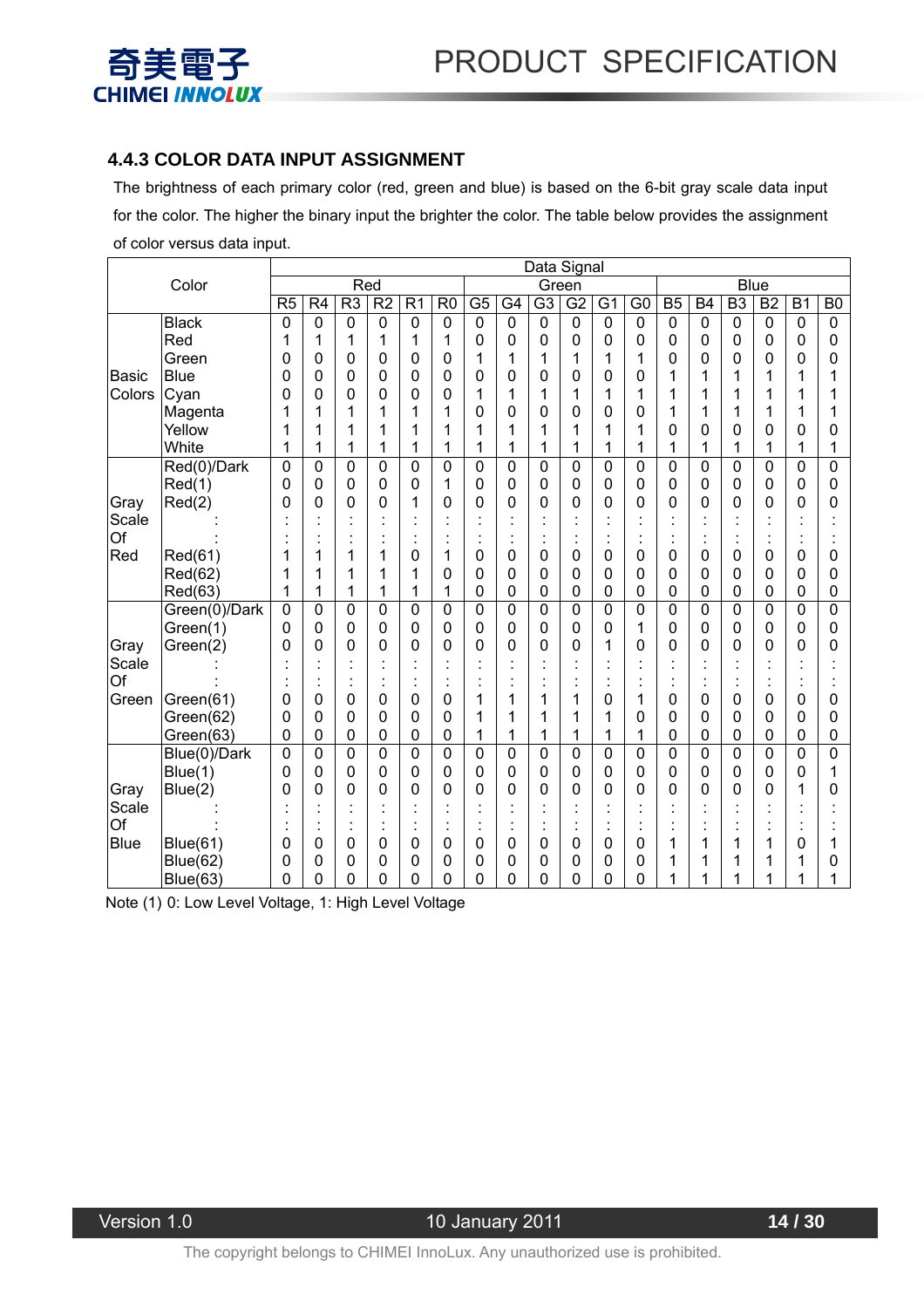![](_page_14_Picture_1.jpeg)

#### **4.5 DISPLAY TIMING SPECIFICATIONS**

The input signal timing specifications are shown as the following table and timing diagram**.**

| <b>Signal</b> | <b>Item</b>                              | Symbol     | Min.          | Typ. | Max.          | Unit       | <b>Note</b> |
|---------------|------------------------------------------|------------|---------------|------|---------------|------------|-------------|
| <b>DCLK</b>   | Frequency                                | 1/Tc       | 62.4          | 69.3 | 72.8          | <b>MHz</b> |             |
|               | <b>Vertical Total Time</b>               | TV         | 772           | 788  | 793           | TН         |             |
|               | <b>Vertical Active Display Period</b>    | TVD        | 768           | 768  | 768           | TН         |             |
| <b>DE</b>     | <b>Vertical Active Blanking Period</b>   | TVB        | <b>TV-TVD</b> | 20   | <b>TV-TVD</b> | тн         |             |
|               | <b>Horizontal Total Time</b>             | TН         | 1456          | 1466 | 1492          | Тc         |             |
|               | <b>Horizontal Active Display Period</b>  | THD        | 1366          | 1366 | 1366          | Tc         |             |
|               | <b>Horizontal Active Blanking Period</b> | <b>THB</b> | TH-THD        | 100  | TH-THD        | Tc         |             |

Note (1) Because this module is operated by DE only mode, Hsync and Vsync are ignored.

#### **INPUT SIGNAL TIMING DIAGRAM**

![](_page_14_Figure_8.jpeg)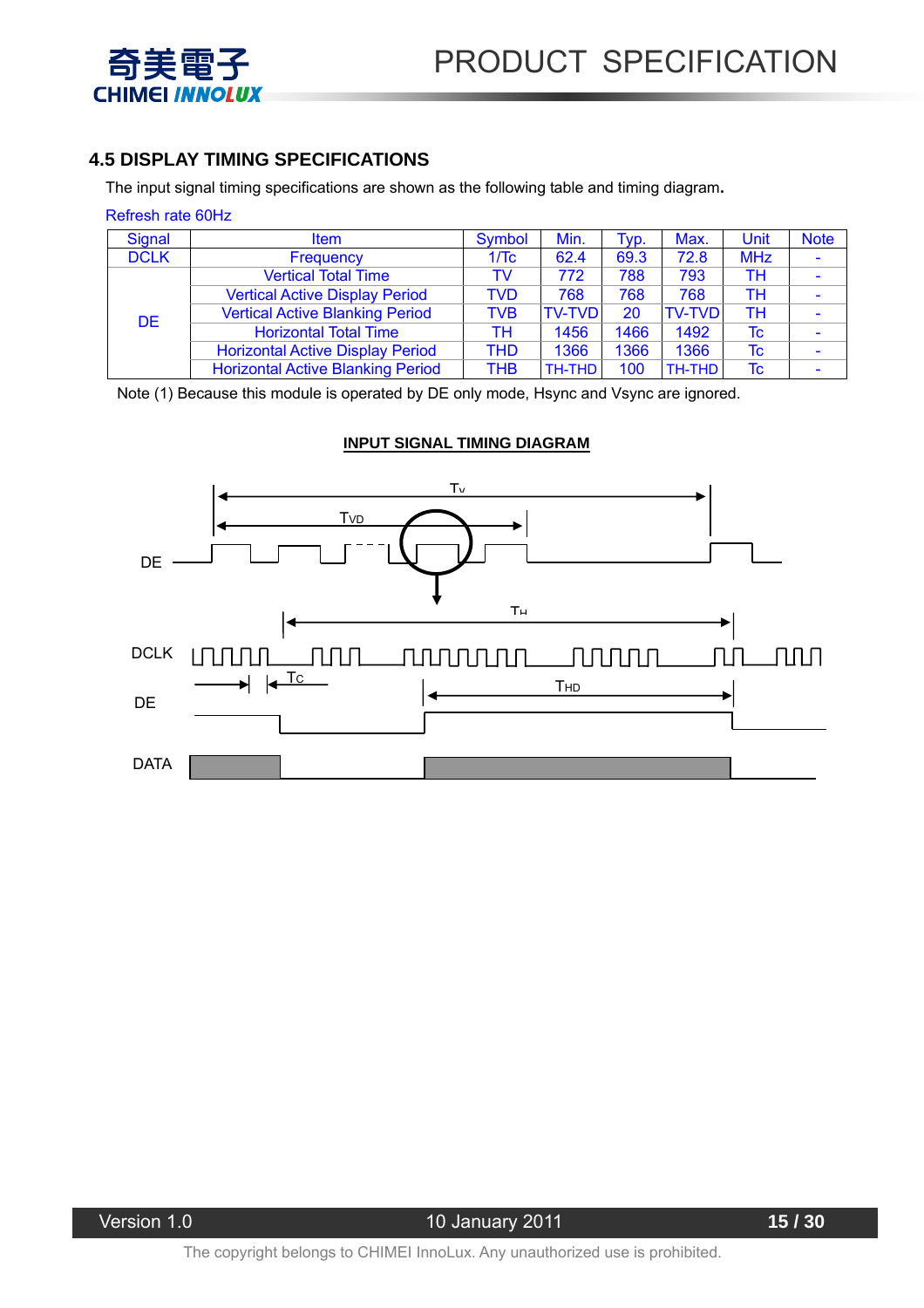![](_page_15_Picture_0.jpeg)

![](_page_15_Picture_1.jpeg)

#### **4.6 POWER ON/OFF SEQUENCE**

The power sequence specifications are shown as the following table and diagram**.** 

| Symbol           |             | Value                    |                          | Unit | Note |  |  |  |
|------------------|-------------|--------------------------|--------------------------|------|------|--|--|--|
|                  | Min.        | Typ.                     | Max.                     |      |      |  |  |  |
| t1               | 0.5         | -                        | 10                       | ms   |      |  |  |  |
| t2               | 0           | -                        | 50                       | ms   |      |  |  |  |
| t3               | $\mathbf 0$ |                          | 50                       | ms   |      |  |  |  |
| t4               | 500         |                          |                          | ms   |      |  |  |  |
| t5               | 200         |                          |                          | ms   |      |  |  |  |
| t6               | 200         |                          |                          | ms   |      |  |  |  |
| t7               | 0.5         | $\overline{\phantom{0}}$ | 10                       | ms   |      |  |  |  |
| $t_A$            | 0.5         | -                        | 10                       | ms   |      |  |  |  |
| $t_{\mathsf{B}}$ | 0           |                          | 10                       | ms   |      |  |  |  |
| $t_{\rm C}$      | 10          | $\overline{\phantom{0}}$ | $\overline{\phantom{0}}$ | ms   |      |  |  |  |
| $t_{\text{D}}$   | 10          |                          |                          | ms   |      |  |  |  |
| $t_{E}$          | 10          | -                        |                          | ms   |      |  |  |  |
| tF               | 10          | $\overline{\phantom{0}}$ | $\overline{\phantom{0}}$ | ms   |      |  |  |  |

![](_page_15_Figure_5.jpeg)

- Note (1) Please don't plug or unplug the interface cable when system is turned on.
- Note (2) Please avoid floating state of the interface signal during signal invalid period.
- Note (3) It is recommended that the backlight power must be turned on after the power supply for LCD and the interface signal is valid.

Version 1.0 10 January 2011 **16 / 30**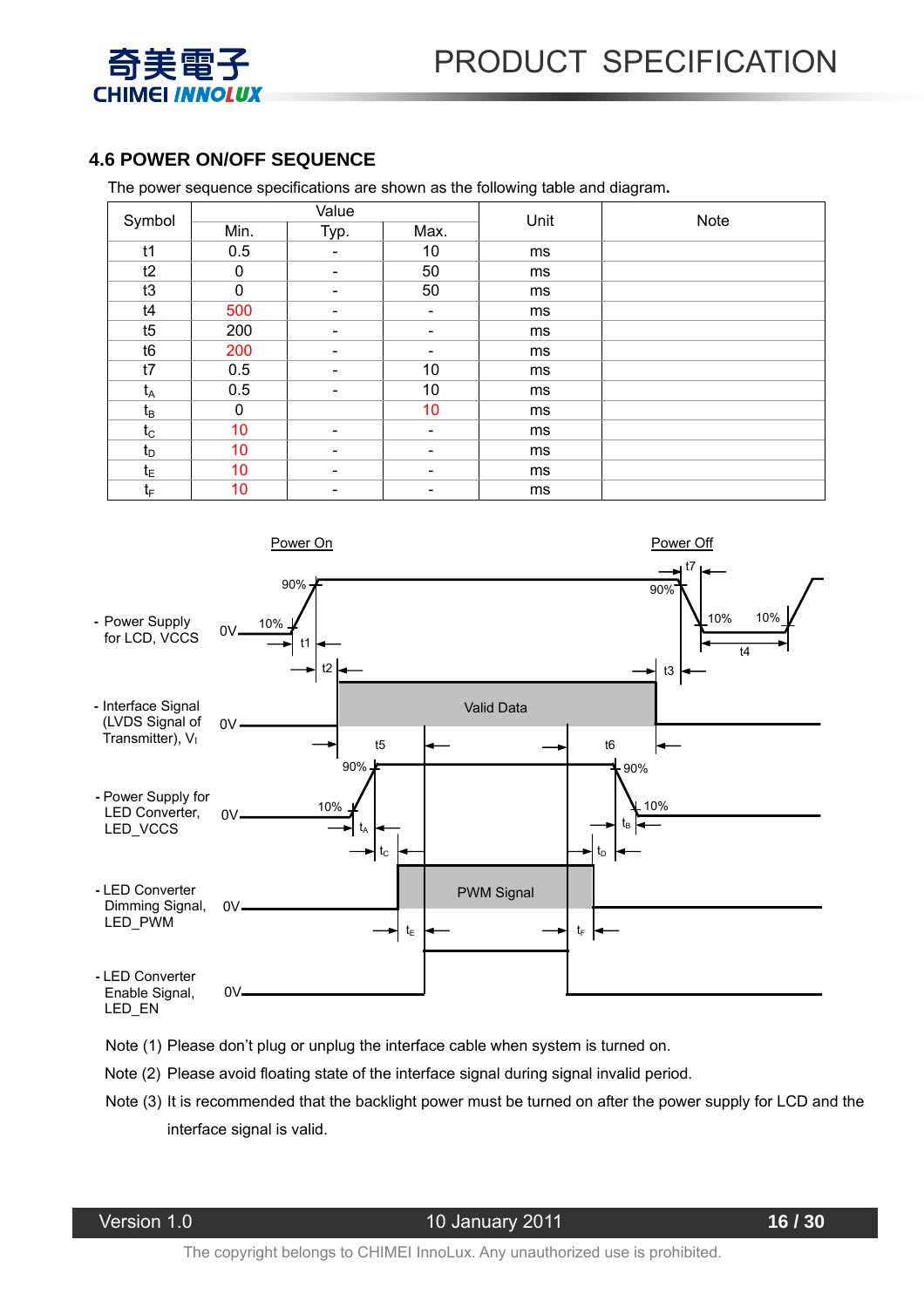![](_page_16_Picture_0.jpeg)

#### **5. OPTICAL CHARACTERISTICS**

#### **5.1 TEST CONDITIONS**

| <b>Item</b>                 | Symbol   | Value                                                         | Unit   |  |  |  |  |  |
|-----------------------------|----------|---------------------------------------------------------------|--------|--|--|--|--|--|
| Ambient Temperature         | Та       | $25+2$                                                        | $\sim$ |  |  |  |  |  |
| <b>Ambient Humidity</b>     | На       | $50+10$                                                       | %RH    |  |  |  |  |  |
| Supply Voltage              | $V_{CC}$ | 3.3                                                           |        |  |  |  |  |  |
| Input Signal                |          | According to typical value in "3. ELECTRICAL CHARACTERISTICS" |        |  |  |  |  |  |
| LED Light Bar Input Current |          | 120                                                           | mA     |  |  |  |  |  |

The measurement methods of optical characteristics are shown in Section 5.2. The following items should be measured under the test conditions described in Section 5.1 and stable environment shown in Note (5).

#### **5.2 OPTICAL SPECIFICATIONS**

| Item                    |             | Symbol                  | Condition                                                                  | Min.  | Typ.                                  | Max.                     | Unit            | Note          |
|-------------------------|-------------|-------------------------|----------------------------------------------------------------------------|-------|---------------------------------------|--------------------------|-----------------|---------------|
| <b>Contrast Ratio</b>   |             | CR                      |                                                                            | 500   | 650                                   |                          |                 | (2), (5), (8) |
|                         |             | $\mathsf{T}_\mathsf{R}$ |                                                                            |       | 3                                     | 8                        | ms              | (3),(8)       |
| Response Time           |             | $\mathsf{T}_\mathsf{F}$ |                                                                            |       | 8                                     | 13                       | ms              |               |
| Luminance of White (5P) |             | L <sub>AVE</sub>        |                                                                            | 185   | 220                                   | $\blacksquare$           | $\text{cd/m}^2$ | (4), (5), (8) |
| White Variation (5P)    |             | $\delta W$              | $\theta_x = 0^\circ$ , $\theta_y = 0^\circ$<br><b>Viewing Normal Angle</b> | 80    | $\hspace{0.05cm}$ – $\hspace{0.05cm}$ |                          | $\%$            | (5),(6),(8)   |
| White Variation (13P)   |             | $\delta W$              |                                                                            | 65    | --                                    |                          | %               | (5),(6),(8)   |
| Color gamut             |             | C.G                     |                                                                            | 55    | 60                                    |                          | $\%$            | (5),(7),(8)   |
|                         |             | <b>Rx</b>               |                                                                            |       | 0.617                                 |                          |                 |               |
|                         | Red         | <b>Ry</b>               |                                                                            |       | 0.340                                 |                          |                 |               |
|                         | Green       | Gx                      |                                                                            |       | 0.320                                 |                          |                 |               |
| Color                   |             | Gy                      |                                                                            | Typ.- | 0.598                                 | Typ.+                    |                 | (1), (5)      |
| Chromaticity            | <b>Blue</b> | Bx                      |                                                                            | 0.03  | 0.160                                 | 0.03                     |                 | (8)           |
|                         |             | By                      |                                                                            |       | 0.084                                 |                          |                 |               |
|                         | White       | Wx                      |                                                                            |       | 0.313                                 |                          |                 | (1), (5), (8) |
|                         |             | Wy                      |                                                                            |       | 0.329                                 |                          |                 |               |
|                         |             | $\theta_x$ +            |                                                                            | 40    | 45                                    | $\overline{\phantom{0}}$ |                 |               |
| Viewing Angle           | Horizontal  | $\theta_{x}$ -          |                                                                            | 40    | 45                                    | -                        |                 |               |
|                         |             | $\theta$ <sub>Y</sub> + | $CR \ge 10$                                                                | 15    | 20                                    | Deg.<br>-                |                 |               |
|                         | Vertical    | $\theta$ <sub>Y</sub> - |                                                                            | 40    | 45                                    | -                        |                 |               |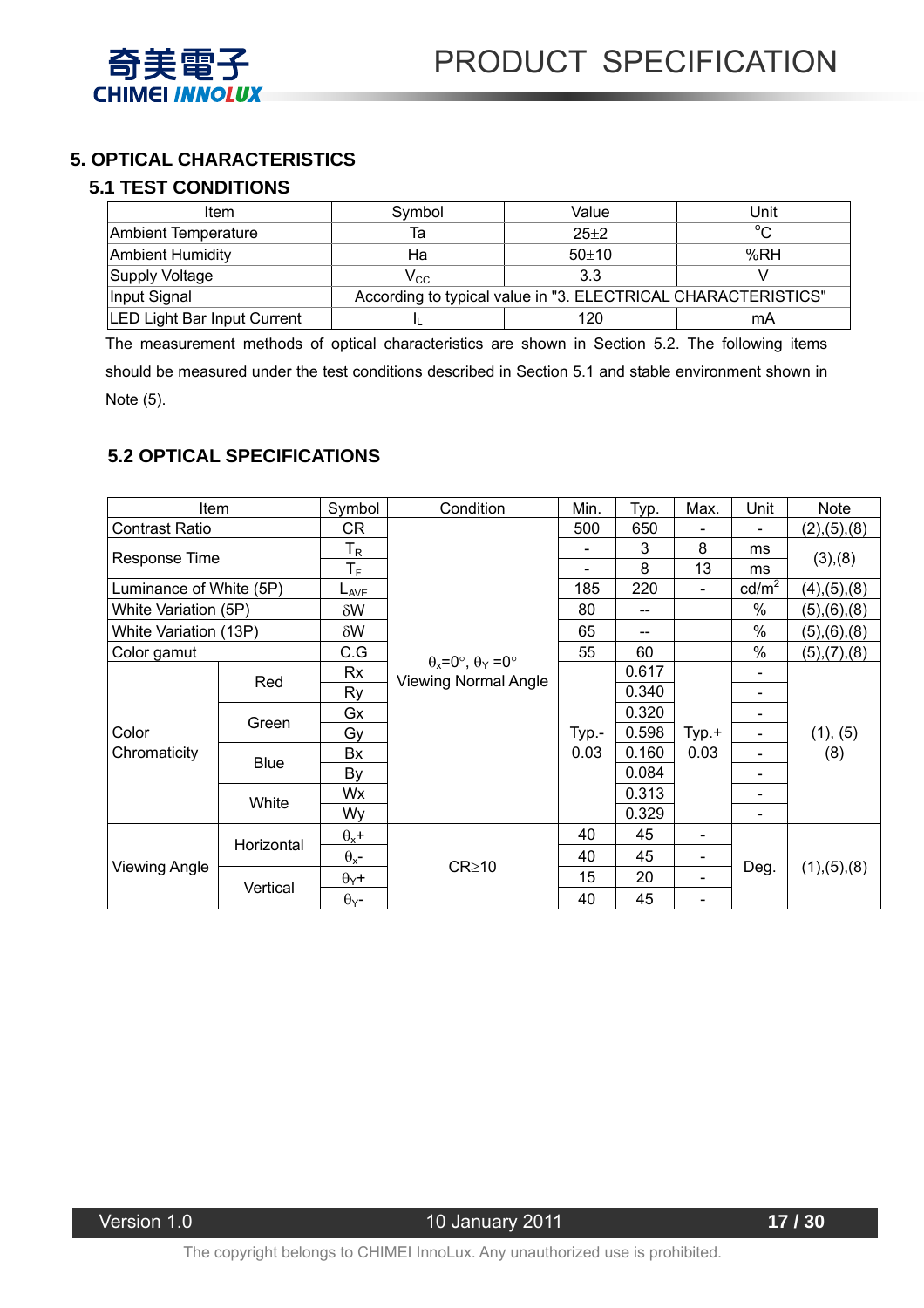![](_page_17_Picture_0.jpeg)

Note (1) Definition of Viewing Angle (θx, θy<sup>11</sup>

![](_page_17_Figure_3.jpeg)

Note (2) Definition of Contrast Ratio (CR):

The contrast ratio can be calculated by the following expression.

Contrast Ratio (CR) = L63 / L0

L63: Luminance of gray level 63

L 0: Luminance of gray level 0

 $CR = CR(1)$ 

CR (X) is corresponding to the Contrast Ratio of the point X at Figure in Note (6).

Note (3) Definition of Response Time  $(T_R, T_F)$ :

![](_page_17_Figure_12.jpeg)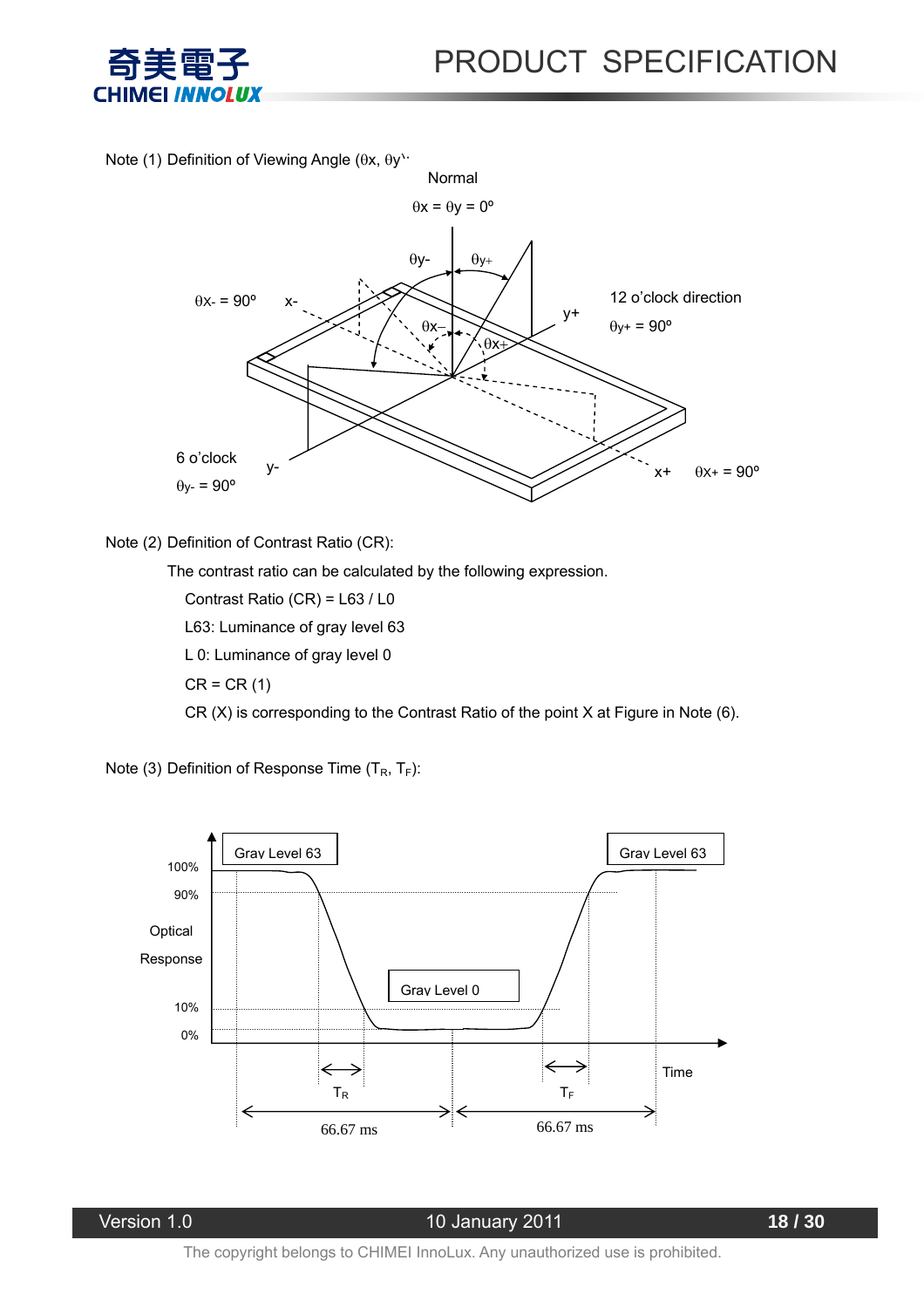![](_page_18_Picture_0.jpeg)

![](_page_18_Picture_1.jpeg)

Note (4) Definition of Average Luminance of White (LAVE):

Measure the luminance of gray level 63 at 5 points

 $L_{AVF} = [L (1) + L (2) + L (3) + L (4) + L (5)] / 5$ 

L (x) is corresponding to the luminance of the point X at Figure in Note (6)

Note (5) Measurement Setup:

 The LCD module should be stabilized at given temperature for 20 minutes to avoid abrupt temperature change during measuring. In order to stabilize the luminance, the measurement should be executed after lighting Backlight for 20 minutes in a windless room.

![](_page_18_Figure_8.jpeg)

ote (6) Definition of White Variation (δW):

Measure the luminance of gray level 63 at 5 points

 $\delta W_{5p} =$  {Minimum [L (1)~ L (5)] / Maximum [L (1)~ L (5)]}\*100%

 $\delta W_{13p} =$  {Minimum [L (1)~ L (13)] / Maximum [L (1)~ L (13)]}\*100%

![](_page_18_Figure_13.jpeg)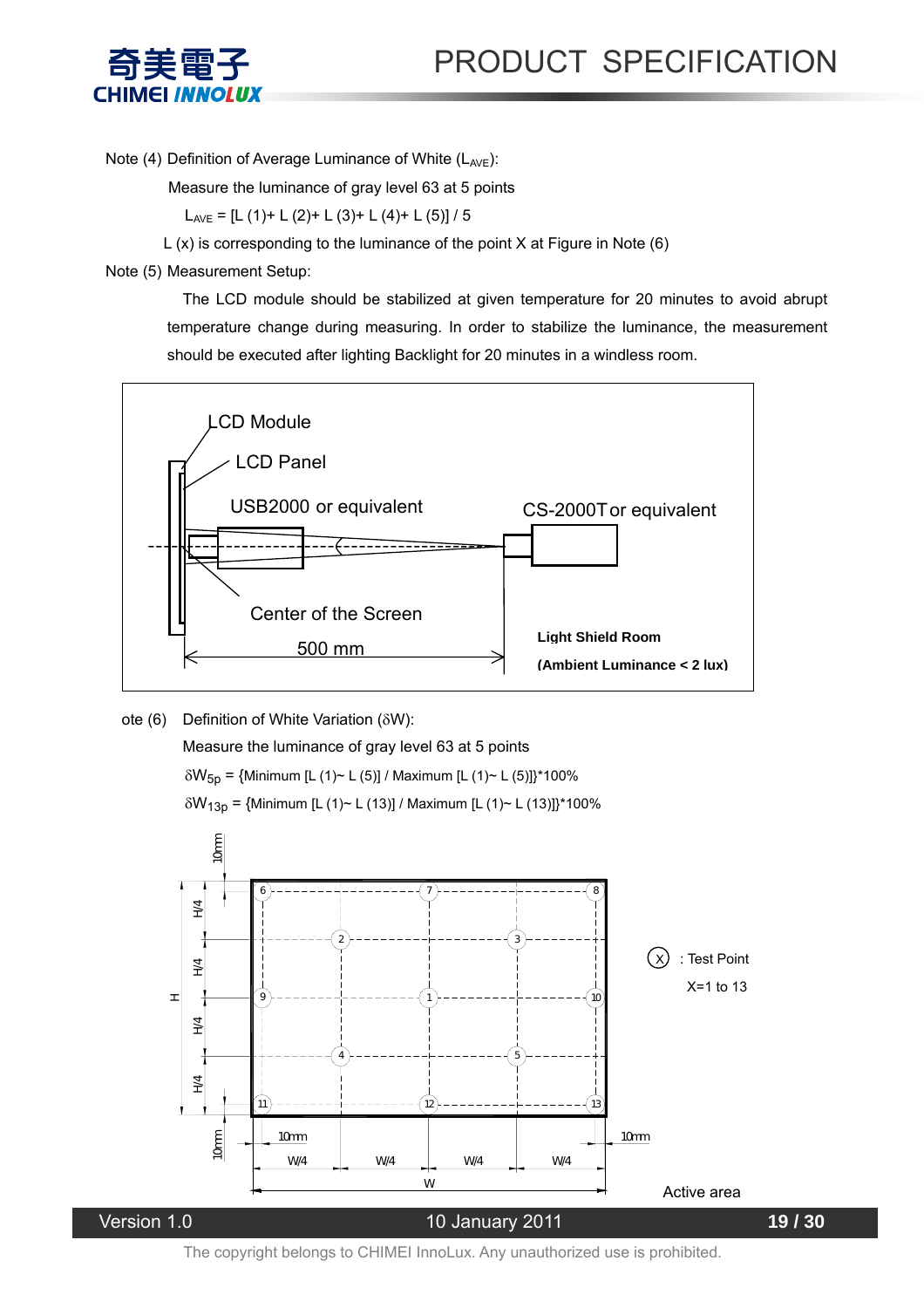![](_page_19_Figure_1.jpeg)

Note (7) Definition of color gamut (C.G%):

 $C.G%=$   $R G B / R_0 G_0 B_0$ ,\*100%

 $R_0$ ,  $G_0$ ,  $B_0$ : color coordinates of red, green, and blue defined by NTSC, respectively.

R, G, B : color coordinates of module on 63 gray levels of red, green, and blue, respectively.

 $R_0$  G<sub>0</sub> B<sub>0</sub>: area of triangle defined by  $R_0$ , G<sub>0</sub>, B<sub>0</sub>

R G B: area of triangle defined by R, G, B

![](_page_19_Figure_8.jpeg)

Note (8) The listed optical specifications refer to the initial value of manufacture, but the condition of the specifications after long-term operation will not be warranted.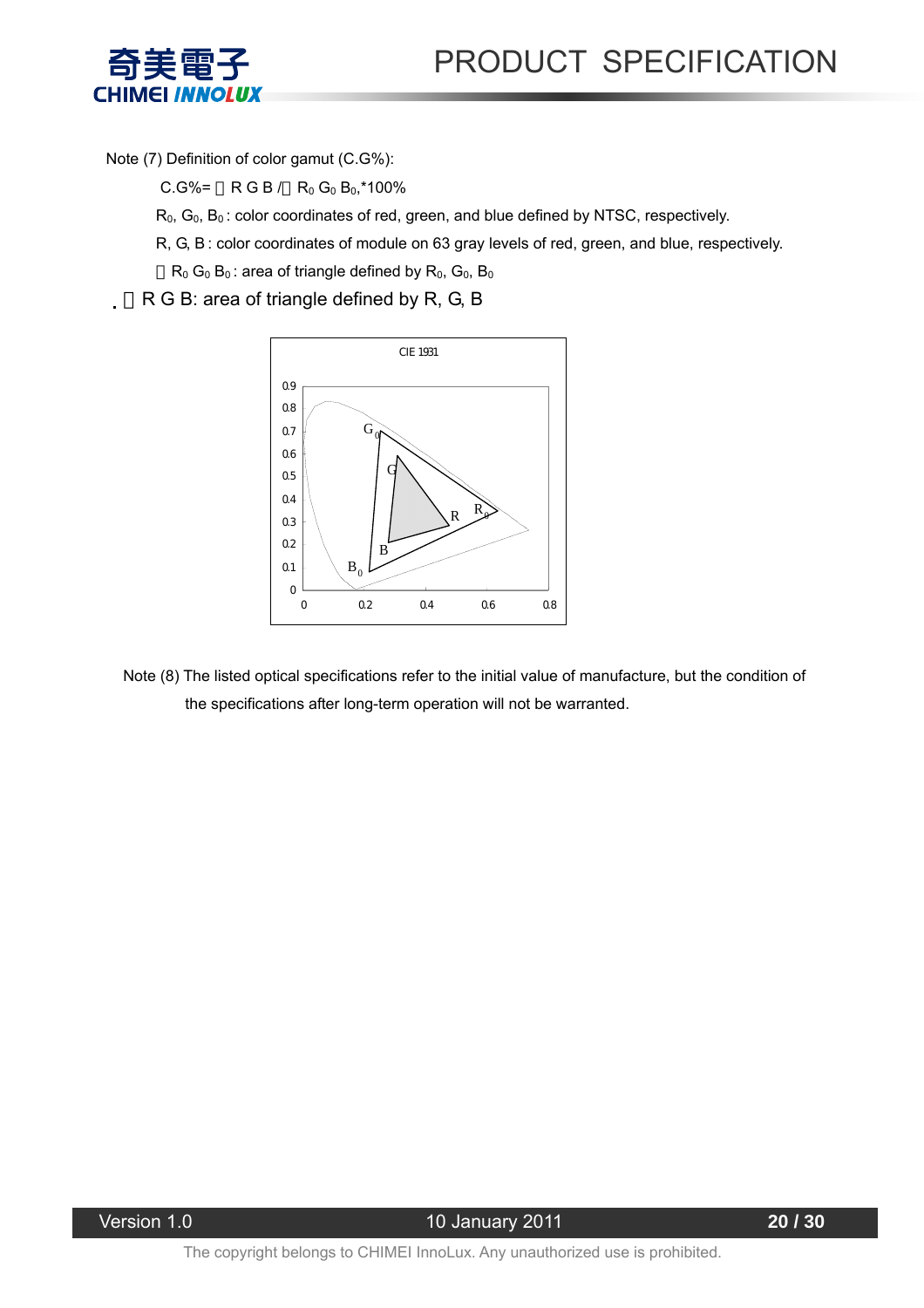![](_page_20_Picture_0.jpeg)

#### **6. RELIABILITY TEST ITEM**

| Test Item                                                 | Test Condition                                                                                            | <b>Note</b> |
|-----------------------------------------------------------|-----------------------------------------------------------------------------------------------------------|-------------|
| High Temperature Storage Test                             | $60^{\circ}$ C, 240 hours                                                                                 |             |
| Low Temperature Storage Test                              | -20°C, 240 hours                                                                                          |             |
| <b>Thermal Shock Storage Test</b>                         | -20°C, 0.5hour<br>60, 0.5 hour; 100 cycles, 1 hour/cycle                                                  |             |
| <b>High Temperature Operation Test</b>                    | 50°C, 240 hours                                                                                           | $(1)$ $(2)$ |
| Low Temperature Operation Test                            | $0^{\circ}$ C, 240 hours                                                                                  |             |
| High Temperature & High Humidity<br><b>Operation Test</b> | 50°C, RH 80%, 240hours                                                                                    |             |
| <b>ESD Test (Operation)</b>                               | 150pF, 330 ,1sec/cycle<br>Condition 1: Contact Discharge, ±8KV<br>Condition 2 : Air Discharge, $\pm$ 15KV | (1)         |
| Shock (Non-Operating)                                     | 220G, 2ms, half sine wave, 1 time for each direction of<br>$\pm X, \pm Y, \pm Z$                          | (1)(3)      |
| Vibration (Non-Operating)                                 | 1.5G / 10-500 Hz, Sine wave, 30 min/cycle, 1 cycle for each<br>X, Y, Z                                    | (1)(3)      |

Note (1) criteria : Normal display image with no obvious non-uniformity and no line defect.

Note (2) Evaluation should be tested after storage at room temperature for more than two hour

Note (3) At testing Vibration and Shock, the fixture in holding the module has to be hard and rigid enough so that the module would not be twisted or bent by the fixture.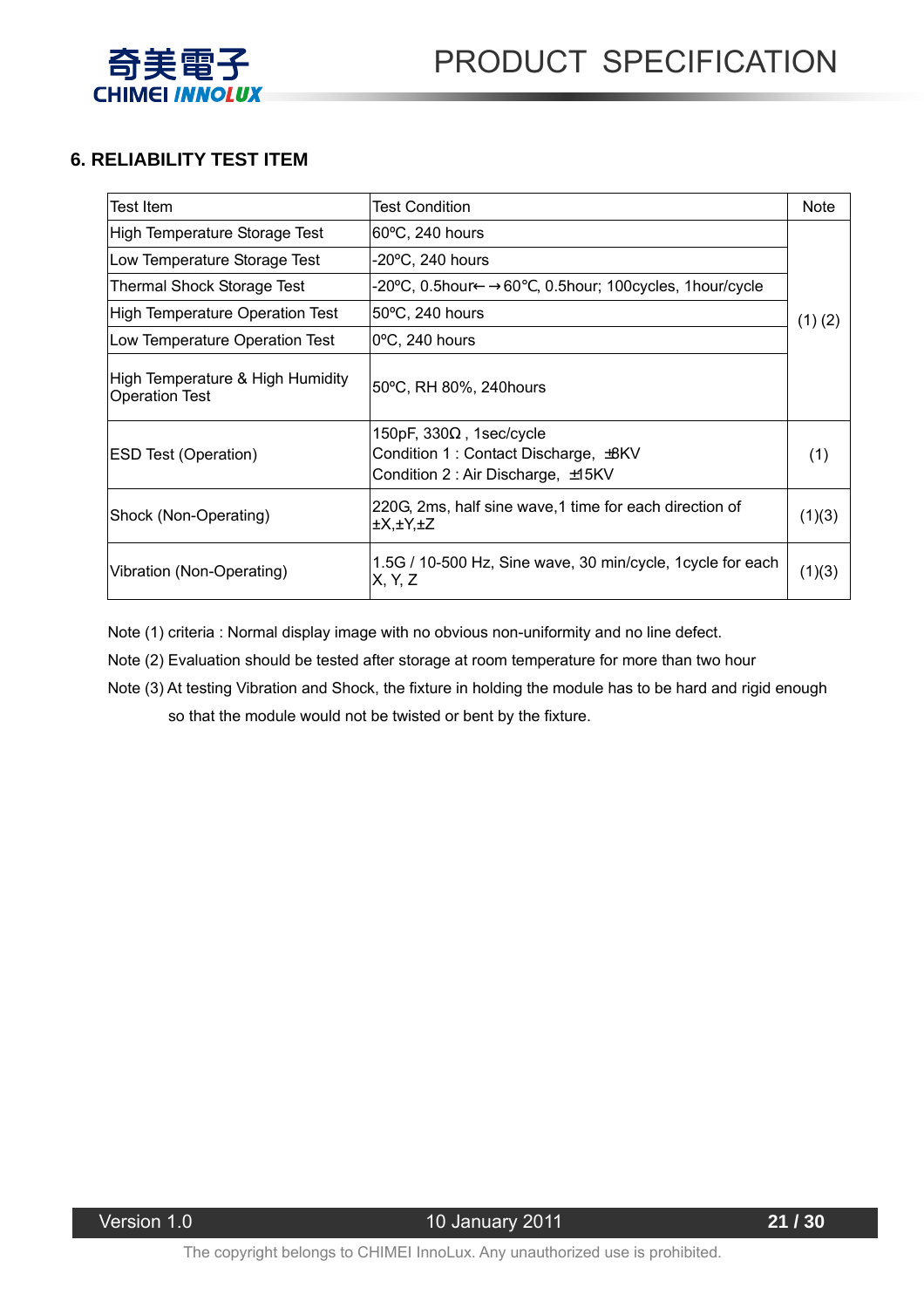![](_page_21_Picture_0.jpeg)

#### **7. PACKING**

#### **7.1 MODULE LABEL**

The barcode nameplate is pasted on each module as illustration, and its definitions are as following explanation.

![](_page_21_Figure_5.jpeg)

- (a) Model Name: N156BGE L21
- (b) Revision: Rev. XX, for example: C1, C2 …etc.
- (c) Serial ID:  $X$   $X$   $X$   $X$   $X$   $X$   $Y$   $M$   $D$   $L$   $N$   $N$   $N$

![](_page_21_Figure_9.jpeg)

Serial ID includes the information as below:

(a) Manufactured Date: Year: 0~9, for 2010~2019

Month:  $1~9$ ,  $A~C$ , for Jan.  $\sim$  Dec.

Day: 1~9, A~Y, for 1<sup>st</sup> to 31<sup>st</sup>, exclude I, O and U

- (b) Revision Code: cover all the change
- (c) Serial No.: Manufacturing sequence of product
- (d) Product Line: 1 -> Line1, 2 -> Line 2, …etc.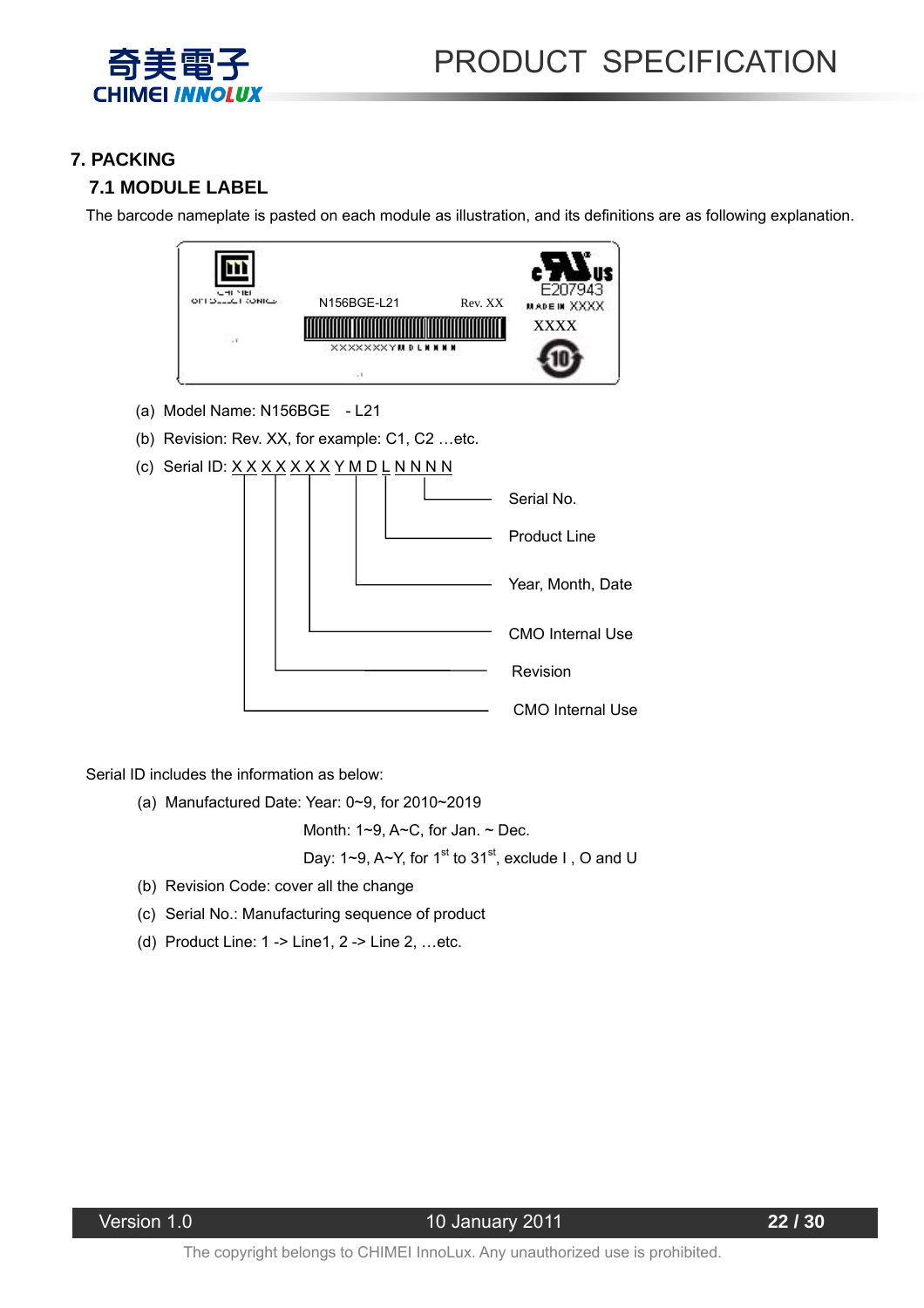![](_page_22_Picture_0.jpeg)

PRODUCT SPECIFICATION

#### **7.2 CARTON**

Box Dimensions : 442(L)\*392(W)\*300(H) Weight: Approx. 10.5kg(20 module .per. 1 box)

![](_page_22_Figure_4.jpeg)

![](_page_22_Figure_5.jpeg)

![](_page_22_Figure_6.jpeg)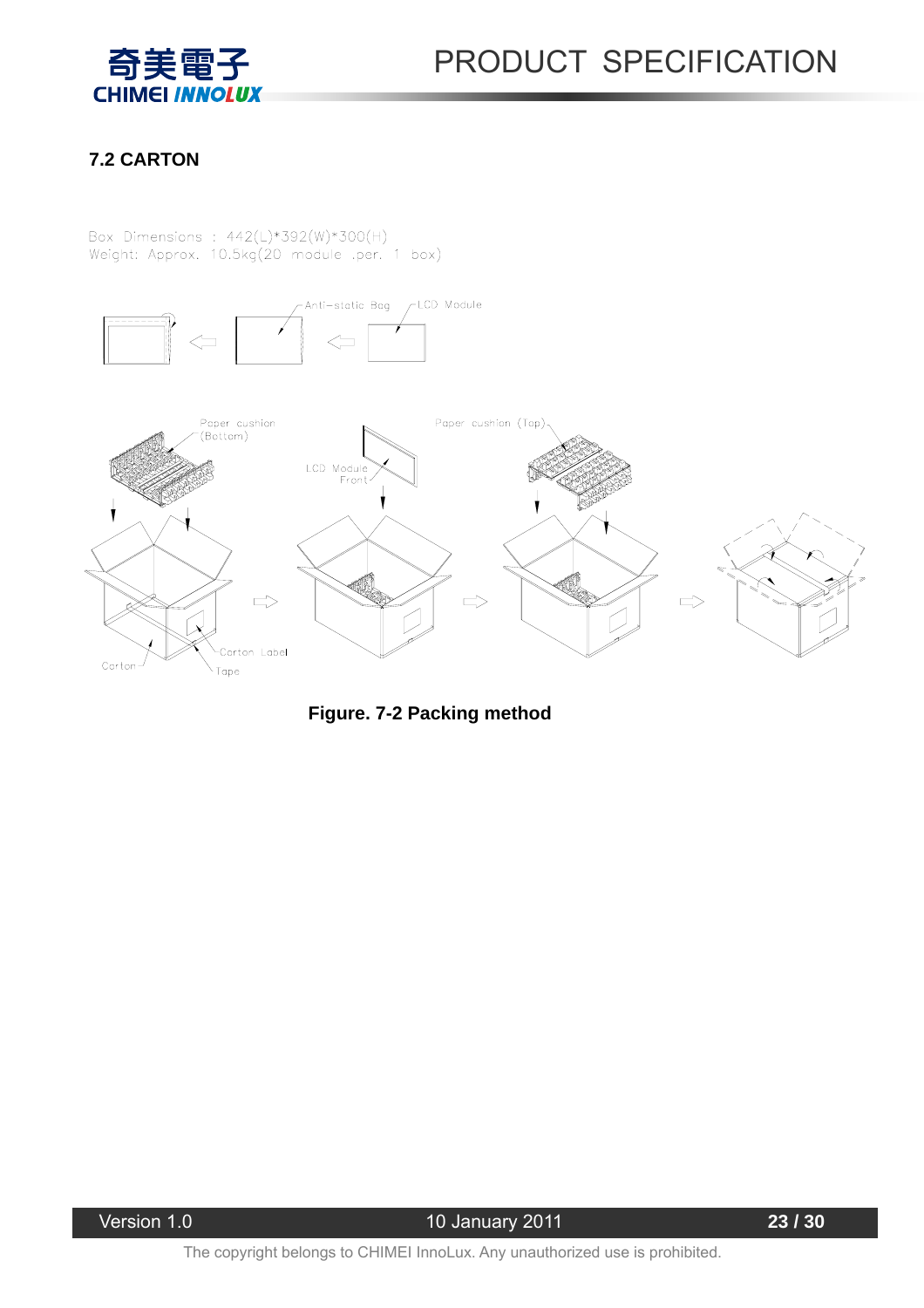![](_page_23_Picture_0.jpeg)

PRODUCT SPECIFICATION

#### **7.3 PALLET**

![](_page_23_Figure_3.jpeg)

**Figure. 7-3 Packing method**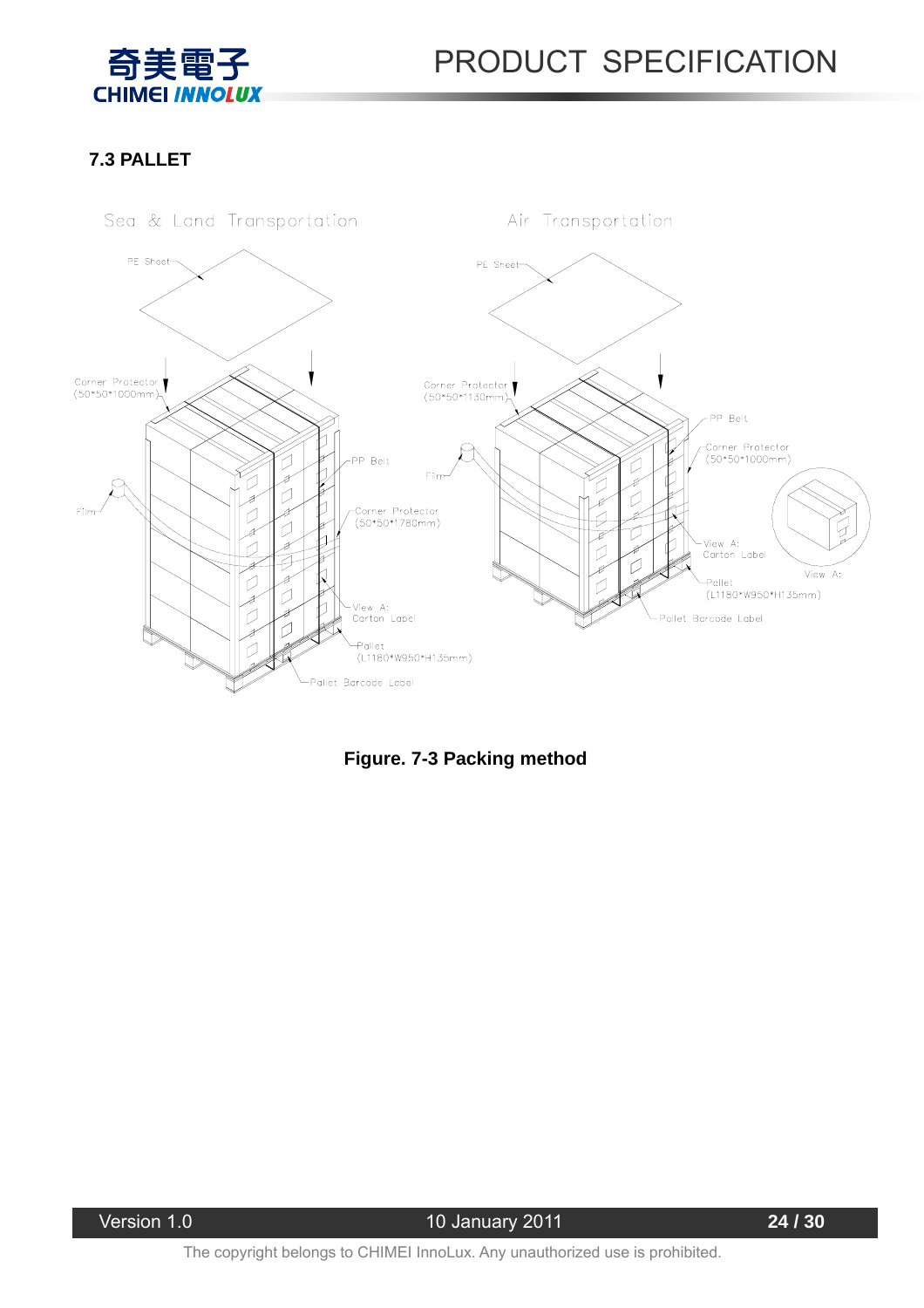![](_page_24_Picture_0.jpeg)

![](_page_24_Picture_1.jpeg)

#### **8. PRECAUTIONS**

#### **8.1 HANDLING PRECAUTIONS**

- (1) The module should be assembled into the system firmly by using every mounting hole. Be careful not to twist or bend the module.
- (2) While assembling or installing modules, it can only be in the clean area. The dust and oil may cause electrical short or damage the polarizer.
- (3) Use fingerstalls or soft gloves in order to keep display clean during the incoming inspection and assembly process.
- (4) Do not press or scratch the surface harder than a HB pencil lead on the panel because the polarizer is very soft and easily scratched.
- (5) If the surface of the polarizer is dirty, please clean it by some absorbent cotton or soft cloth. Do not use Ketone type materials (ex. Acetone), Ethyl alcohol, Toluene, Ethyl acid or Methyl chloride. It might permanently damage the polarizer due to chemical reaction.
- (6) Wipe off water droplets or oil immediately. Staining and discoloration may occur if they left on panel for a long time.
- (7) If the liquid crystal material leaks from the panel, it should be kept away from the eyes or mouth. In case of contacting with hands, legs or clothes, it must be washed away thoroughly with soap.
- (8) Protect the module from static electricity, it may cause damage to the C-MOS Gate Array IC.
- (9) Do not disassemble the module.
- (10) Do not pull or fold the LED wire.
- (11) Pins of I/F connector should not be touched directly with bare hands.

#### **8.2 STORAGE PRECAUTIONS**

- (1) High temperature or humidity may reduce the performance of module. Please store LCD module within the specified storage conditions.
- (2) It is dangerous that moisture come into or contacted the LCD module, because the moisture may damage LCD module when it is operating.
- (3) It may reduce the display quality if the ambient temperature is lower than 10 ºC. For example, the response time will become slowly, and the starting voltage of LED will be higher than the room temperature.

#### **8.3 OPERATION PRECAUTIONS**

- (1) Do not pull the I/F connector in or out while the module is operating.
- (2) Always follow the correct power on/off sequence when LCD module is connecting and operating. This can prevent the CMOS LSI chips from damage during latch-up.
- (3) The startup voltage of Backlight is approximately 1000 Volts. It may cause electrical shock while assembling with converter. Do not disassemble the module or insert anything into the Backlight unit.

#### Version 1.0 10 January 2011 **25 / 30**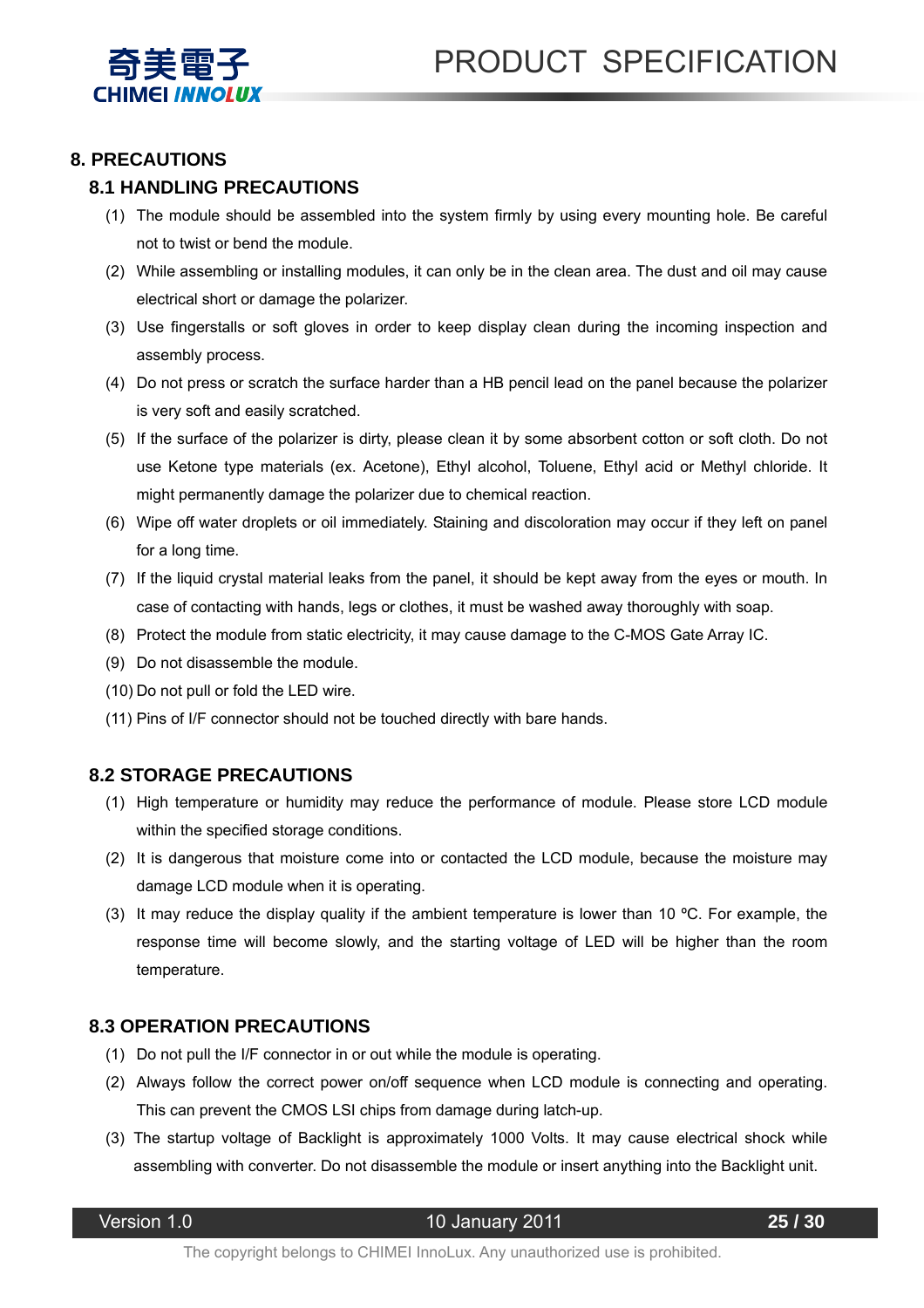![](_page_25_Picture_0.jpeg)

#### **Appendix. EDID DATA STRUCTURE**

The EDID (Extended Display Identification Data) data formats are to support displays as defined in the

VESA Plug & Display and FPDI standards.

| Byte #                  | Byte $\overline{H}$ | <b>Field Name and Comments</b>                      | Value     | Value    |
|-------------------------|---------------------|-----------------------------------------------------|-----------|----------|
| (decimal)               | (hex)               |                                                     | (hex)     | (binary) |
| $\mathbf 0$             | 0                   | Header                                              | 00        | 00000000 |
| 1                       | 1                   | Header                                              | <b>FF</b> | 11111111 |
| $\overline{2}$          | $\overline{2}$      | Header                                              | <b>FF</b> | 11111111 |
| 3                       | 3                   | Header                                              | <b>FF</b> | 11111111 |
| $\overline{\mathbf{4}}$ | 4                   | Header                                              | <b>FF</b> | 11111111 |
| 5                       | 5                   | Header                                              | <b>FF</b> | 11111111 |
| 6                       | 6                   | Header                                              | FF        | 11111111 |
| $\overline{7}$          | $\overline{7}$      | Header                                              | 00        | 00000000 |
| 8                       | 8                   | EISA ID manufacturer name ("CMO")                   | 0D        | 00001101 |
| 9                       | 9                   | EISA ID manufacturer name (Compressed ASCII)        | AF        | 10101111 |
| 10                      | 0A                  | ID product code (N156BGE-L21)                       | A7        | 10100111 |
| 11                      | 0B                  | ID product code (hex LSB first; N156BGE-L21)        | 15        | 00010101 |
| 12                      | 0C                  | ID S/N (fixed "0")                                  | 00        | 00000000 |
| 13                      | 0D                  | ID S/N (fixed "0")                                  | 00        | 00000000 |
| 14                      | 0E                  | ID S/N (fixed "0")                                  | 00        | 00000000 |
| 15                      | 0F                  | ID S/N (fixed "0")                                  | 00        | 00000000 |
| 16                      | 10                  | Week of manufacture (fixed "00H")                   | 1F        | 00011111 |
| 17                      | 11                  | Year of manufacture (fixed "00H")                   | 14        | 00010100 |
| 18                      | 12                  | EDID structure version # ("1")                      | 01        | 00000001 |
| 19                      | 13                  | EDID revision # ("3")                               | 03        | 00000011 |
| 20                      | 14                  | Video I/P definition ("digital")                    | 80        | 10000000 |
| 21                      | 15                  | Max H image size ("35cm")                           | 23        | 00100011 |
| 22                      | 16                  | Max V image size ("19cm")                           | 13        | 00010011 |
| 23                      | 17                  | Display Gamma (Gamma = "2.2")                       | 78        | 01111000 |
| 24                      | 18                  | Feature support ("Active off, RGB Color")           | 0A        | 00001010 |
| 25                      | 19                  | Red/Green (Rx1, Rx0, Ry1, Ry0, Gx1, Gx0, Gy1, Gy0)  | 00        | 00000000 |
| 26                      | 1A                  | Blue/White (Bx1, Bx0, By1, By0, Wx1, Wx0, Wy1, Wy0) | 25        | 00100101 |
| 27                      | 1B                  | $Red-x (Rx = "0.617")$                              | 9E        | 10011110 |
| 28                      | 1 <sup>C</sup>      | Red-y $(Ry = 0.340)$                                | 57        | 01010111 |
| 29                      | 1D                  | Green-x $(Gx = "0.320")$                            | 52        | 01010010 |
| 30                      | 1E                  | Green-y $(Gy = "0.598")$                            | 99        | 10011001 |
| 31                      | 1F                  | Blue-x (Bx = $"0.160"$ )                            | 29        | 00101001 |
| 32                      | 20                  | Blue-y (By = $"0.084"$ )                            | 15        | 00010101 |
| 33                      | 21                  | White-x (Wx = "0.313")                              | 50        | 01010000 |
| 34                      | 22                  | White-y (Wy = "0.329")                              | 54        | 01010100 |
| 35                      | 23                  | <b>Established timings 1</b>                        | 00        | 00000000 |
| 36                      | 24                  | <b>Established timings 2</b>                        | 00        | 00000000 |
| 37                      | 25                  | Manufacturer's reserved timings                     | 00        | 00000000 |
| 38                      | 26                  | Standard timing ID # 1                              | 01        | 00000001 |
| 39                      | 27                  | Standard timing ID # 1                              | 01        | 00000001 |
| 40                      | 28                  | Standard timing ID # 2                              | 01        | 00000001 |
| 41                      | 29                  | Standard timing ID # 2                              | 01        | 00000001 |

#### Version 1.0 10 January 2011 **26 / 30**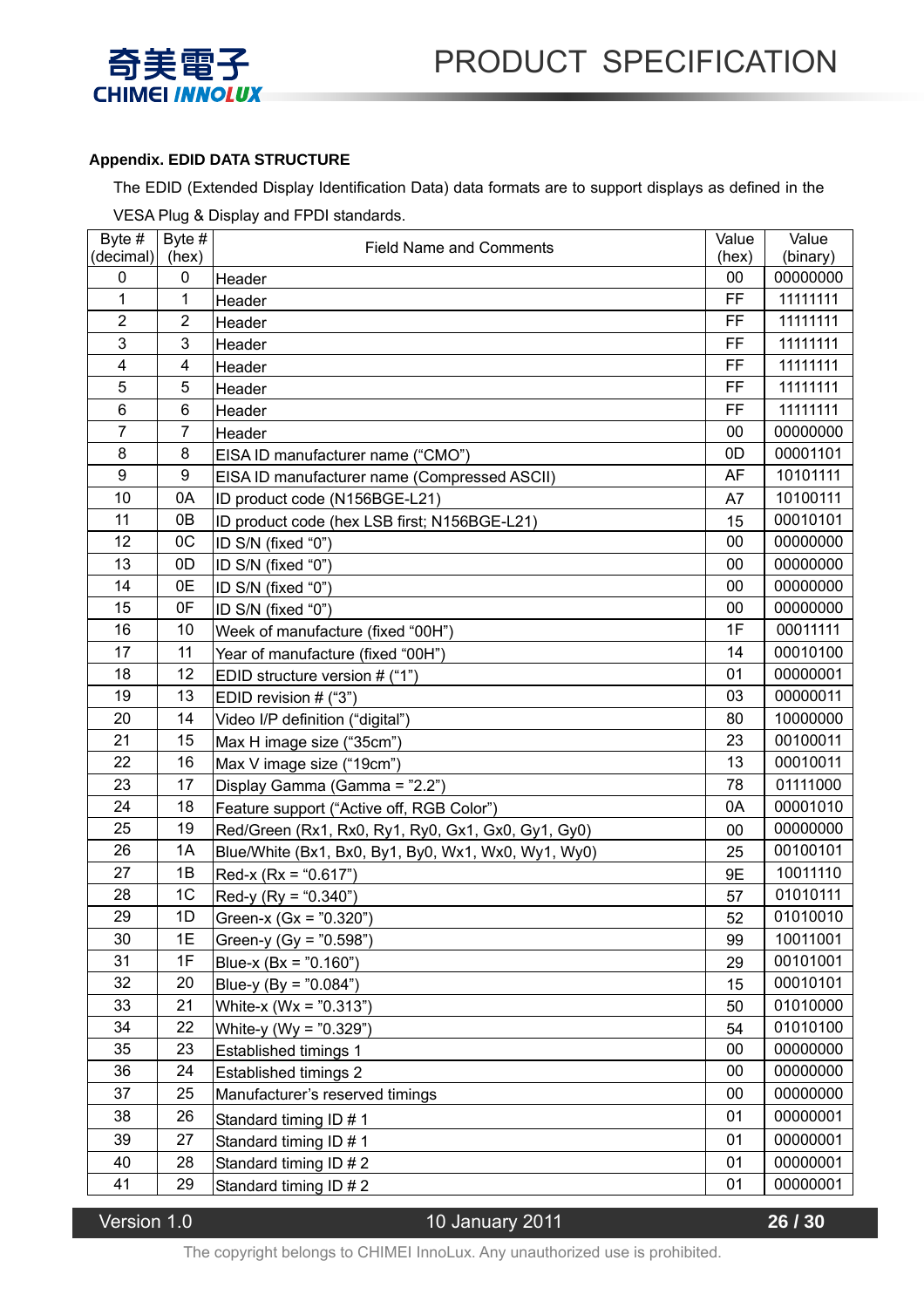![](_page_26_Picture_0.jpeg)

| 42 | 2A | Standard timing ID # 3                                                                   | 01             | 00000001 |
|----|----|------------------------------------------------------------------------------------------|----------------|----------|
| 43 | 2B | Standard timing ID # 3                                                                   | 01             | 00000001 |
| 44 | 2C | Standard timing ID # 4                                                                   | 01             | 00000001 |
| 45 | 2D | Standard timing ID #4                                                                    | 01             | 00000001 |
| 46 | 2E | Standard timing ID # 5                                                                   | 01             | 00000001 |
| 47 | 2F | Standard timing ID # 5                                                                   | 01             | 00000001 |
| 48 | 30 | Standard timing ID # 6                                                                   | 01             | 00000001 |
| 49 | 31 | Standard timing ID # 6                                                                   | 01             | 00000001 |
| 50 | 32 | Standard timing ID #7                                                                    | 01             | 00000001 |
| 51 | 33 | Standard timing ID #7                                                                    | 01             | 00000001 |
| 52 | 34 | Standard timing ID # 8                                                                   | 01             | 00000001 |
| 53 | 35 | Standard timing ID # 8                                                                   | 01             | 00000001 |
| 54 | 36 | Detailed timing description # 1 Pixel clock ("69.3MHz", According to<br>VESA CVT Rev1.1) | 12             | 00010010 |
| 55 | 37 | # 1 Pixel clock (hex LSB first)                                                          | 1B             | 00011011 |
| 56 | 38 | # 1 H active ("1366")                                                                    | 56             | 01010110 |
| 57 | 39 | # 1 H blank ("100")                                                                      | 64             | 01100100 |
| 58 | 3A | # 1 H active : H blank ("1366 :100")                                                     | 50             | 01010000 |
| 59 | 3B | # 1 V active ("768")                                                                     | 00             | 00000000 |
| 60 | 3C | # 1 V blank ("20")                                                                       | 14             | 00010100 |
| 61 | 3D | # 1 V active : V blank ("768 :20")                                                       | 30             | 00110000 |
| 62 | 3E | # 1 H sync offset ("16")                                                                 | 10             | 00010000 |
| 63 | 3F | # 1 H sync pulse width ("34")                                                            | 22             | 00100010 |
| 64 | 40 | # 1 V sync offset : V sync pulse width ("2 : 6")                                         | 26             | 00100110 |
| 65 | 41 | #1 H sync offset: H sync pulse width: V sync offset: V sync width<br>("16:34:2:6")       | 00             | 00000000 |
| 66 | 42 | $\#$ 1 H image size ("344 mm")                                                           | 58             | 01011000 |
| 67 | 43 | # 1 V image size ("193 mm")                                                              | C <sub>1</sub> | 11000001 |
| 68 | 44 | # 1 H image size : V image size ("344 : 193")                                            | 10             | 00010000 |
| 69 | 45 | # 1 H boarder $("0")$                                                                    | 00             | 00000000 |
| 70 | 46 | # 1 V boarder $("0")$                                                                    | 00             | 00000000 |
| 71 | 47 | # 1 Non-interlaced, Normal, no stereo, Separate sync, H/V pol<br>Negatives               | 18             | 00011000 |
| 72 | 48 | Detailed timing description #2                                                           | 00             | 00000000 |
| 73 | 49 | $# 2$ Flag                                                                               | 00             | 00000000 |
| 74 | 4A | # 2 Reserved                                                                             | 00             | 00000000 |
| 75 | 4B | # 2 FE (hex) defines ASCII string (Model Name "N156BGE-L21",<br>ASCII)                   | <b>FE</b>      | 11111110 |
| 76 | 4C | # 2 Flag                                                                                 | 00             | 00000000 |
| 77 | 4D | $\#$ 2 1st character of name ("N")                                                       | 4E             | 01001110 |
| 78 | 4E | $\#$ 2 2nd character of name ("1")                                                       | 31             | 00110001 |
| 79 | 4F | $# 2 3$ rd character of name ("5")                                                       | 35             | 00110101 |
| 80 | 50 | $\#$ 2 4th character of name ("6")                                                       | 36             | 00110110 |
| 81 | 51 | $\#$ 2 5th character of name ("B")                                                       | 42             | 01000010 |
| 82 | 52 | $\#$ 2 6th character of name ("G")                                                       | 47             | 01000111 |
| 83 | 53 | # 2 7th character of name ("E")                                                          | 45             | 01000101 |
| 84 | 54 | $\#$ 2 8th character of name ("-")                                                       | 2D             | 00101101 |
| 85 | 55 | # 2 9th character of name $("L")$                                                        | 4C             | 01001100 |

## Version 1.0 10 January 2011 **27 / 30**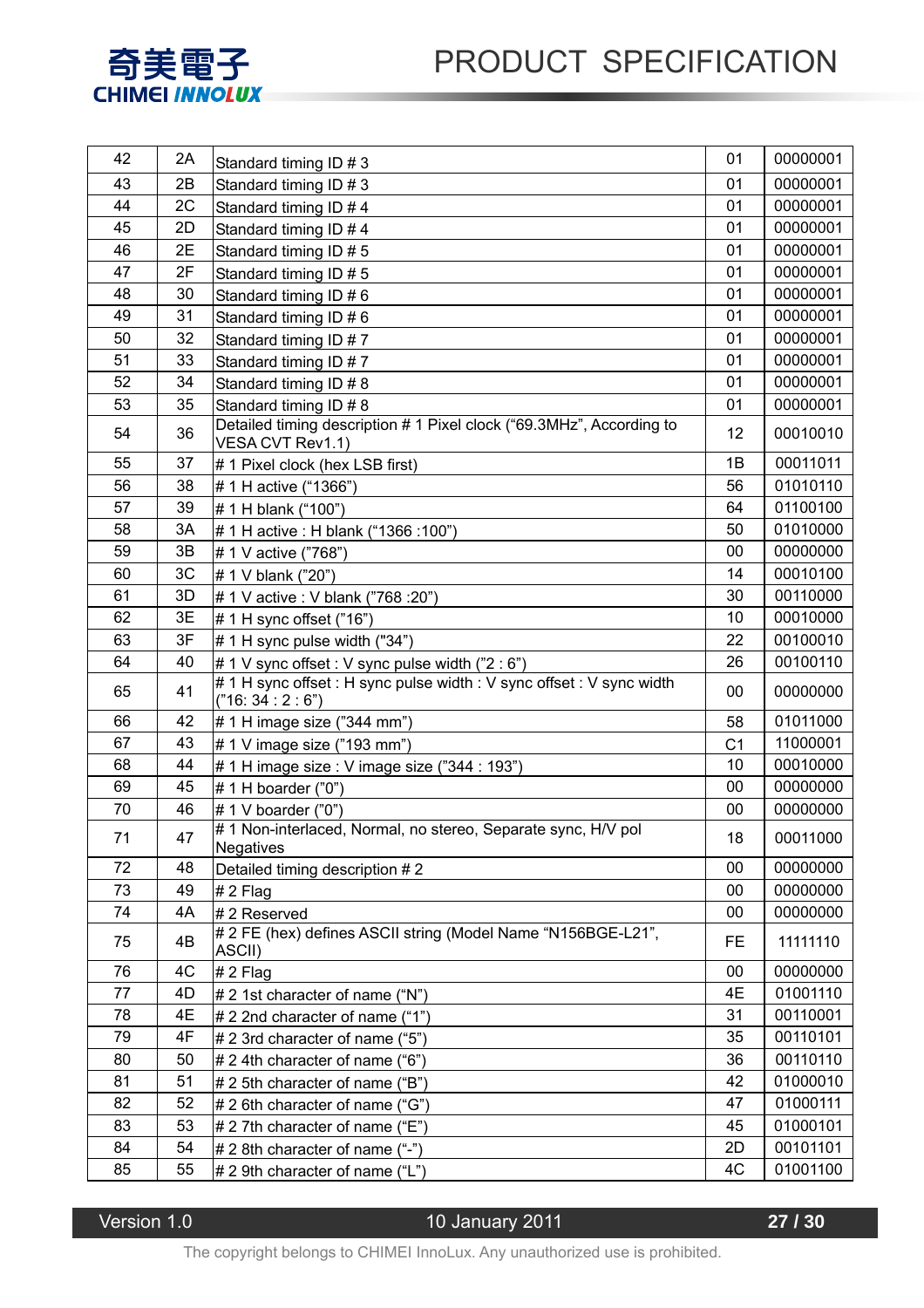![](_page_27_Picture_0.jpeg)

# PRODUCT SPECIFICATION

| 86  | 56 | $\#$ 2 9th character of name ("2")                                    | 32        | 00110010 |
|-----|----|-----------------------------------------------------------------------|-----------|----------|
| 87  | 57 | # 2 Ath character of name ("1")                                       | 31        | 00110001 |
| 88  | 58 | # 2 New line character indicates end of ASCII string                  | 0A        | 00001010 |
| 89  | 59 | # 2 Padding with "Blank" character                                    | 20        | 00100000 |
| 90  | 5A | Detailed timing description #3                                        | 00        | 00000000 |
| 91  | 5B | $# 3$ Flag                                                            | 00        | 00000000 |
| 92  | 5C | #3 Reserved                                                           | 00        | 00000000 |
| 93  | 5D | # 3 FE (hex) defines ASCII string (Vendor "CMO", ASCII)               | <b>FE</b> | 11111110 |
| 94  | 5E | $# 3$ Flag                                                            | 00        | 00000000 |
| 95  | 5F | # 3 1st character of string ("C")                                     | 43        | 01000011 |
| 96  | 60 | # 3 2nd character of string ("M")                                     | 4D        | 01001101 |
| 97  | 61 | # 3 3rd character of string ("O")                                     | 4F        | 01001111 |
| 98  | 62 | # 3 New line character indicates end of ASCII string                  | 0A        | 00001010 |
| 99  | 63 | # 3 Padding with "Blank" character                                    | 20        | 00100000 |
| 100 | 64 | #3 Padding with "Blank" character                                     | 20        | 00100000 |
| 101 | 65 | # 3 Padding with "Blank" character                                    | 20        | 00100000 |
| 102 | 66 | # 3 Padding with "Blank" character                                    | 20        | 00100000 |
| 103 | 67 | # 3 Padding with "Blank" character                                    | 20        | 00100000 |
| 104 | 68 | # 3 Padding with "Blank" character                                    | 20        | 00100000 |
| 105 | 69 | # 3 Padding with "Blank" character                                    | 20        | 00100000 |
| 106 | 6A | # 3 Padding with "Blank" character                                    | 20        | 00100000 |
| 107 | 6B | # 3 Padding with "Blank" character                                    | 20        | 00100000 |
| 108 | 6C | Detailed timing description #4                                        | 00        | 00000000 |
| 109 | 6D | #4 Flag                                                               | 00        | 00000000 |
| 110 | 6E | #4 Reserved                                                           | 00        | 00000000 |
| 111 | 6F | #4 FE (hex) defines ASCII string (Model Name "N156BGE-L21",<br>ASCII) | <b>FE</b> | 11111110 |
| 112 | 70 | #4 Flag                                                               | 00        | 00000000 |
| 113 | 71 | #4 1st character of name ("N")                                        | 4E        | 01001110 |
| 114 | 72 | $\#$ 4 2nd character of name ("1")                                    | 31        | 00110001 |
| 115 | 73 | #4 3rd character of name ("5")                                        | 35        | 00110101 |
| 116 | 74 | #44th character of name ("6")                                         | 36        | 00110110 |
| 117 | 75 | #4 5th character of name ("B")                                        | 42        | 01000010 |
| 118 | 76 | #4 6th character of name ("G")                                        | 47        | 01000111 |
| 119 | 77 | #47th character of name ("E")                                         | 45        | 01000101 |
| 120 | 78 | #4 8th character of name ("-")                                        | 2D        | 00101101 |
| 121 | 79 | #4 9th character of name ("L")                                        | 4C        | 01001100 |
| 122 | 7A | #4 9th character of name $("2")$                                      | 32        | 00110010 |
| 123 | 7B | #4 Ath character of name ("1")                                        | 31        | 00110001 |
| 124 | 7C | #4 New line character indicates end of ASCII string                   | 0A        | 00001010 |
| 125 | 7D | #4 Padding with "Blank" character                                     | 20        | 00100000 |
| 126 | 7E | <b>Extension flag</b>                                                 | 00        | 00000000 |
| 127 | 7F | Checksum                                                              | 95        | 10010101 |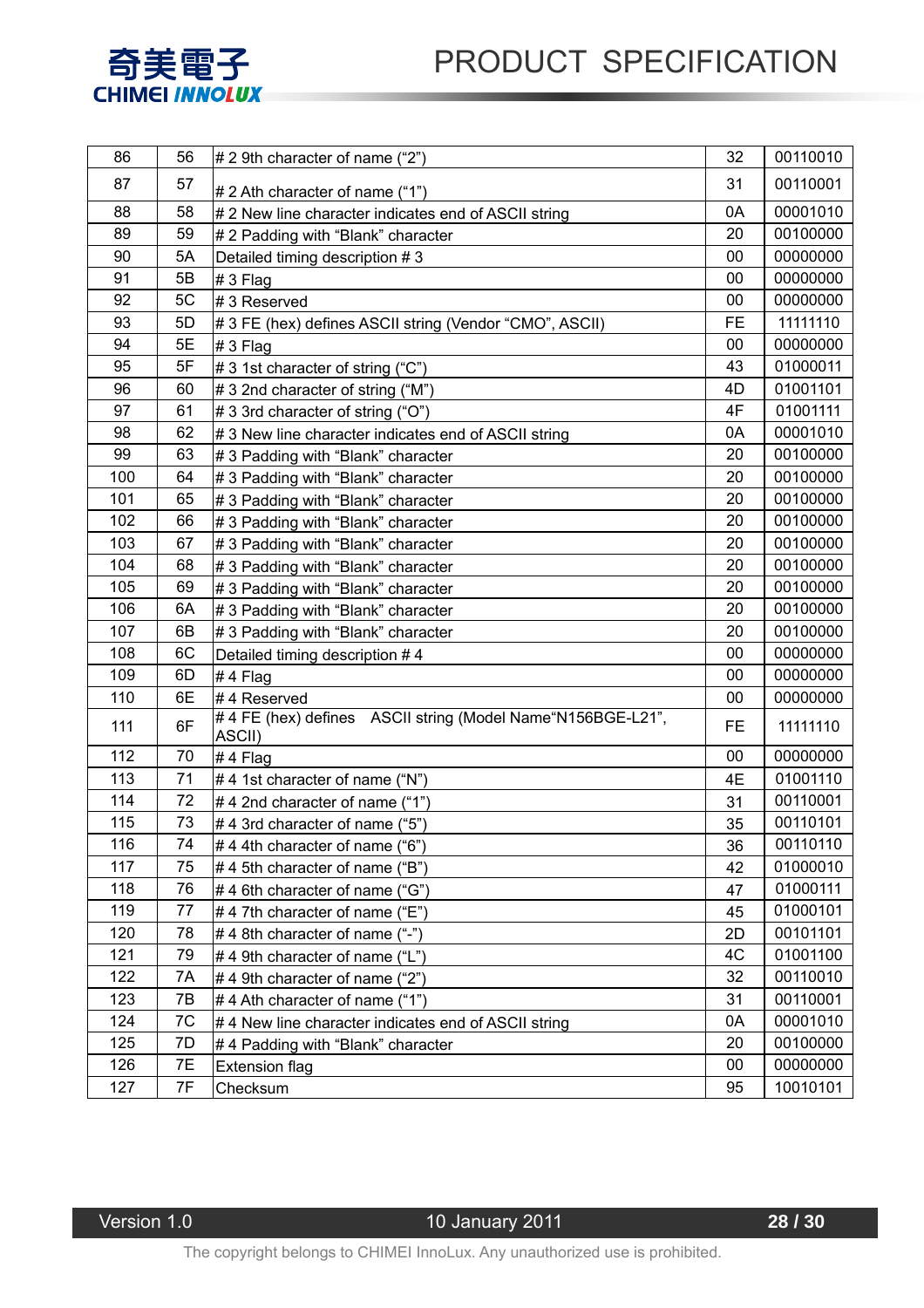![](_page_28_Picture_0.jpeg)

#### **Appendix. OUTLINE DRAWING**

![](_page_28_Figure_3.jpeg)

NOTES:<br>
IMax screw torque: 2.3-2.5<br>
2.Screw torque: 2.3-2.5 kgf-cn.<br>
3.LCD module input connector: 1-PEX 20455-040E-12 or Tyco 5-2069716-3 .<br>
4.Gap between bezel and panel: 0.5mm MAX.<br>
5.In order to avoid abnormal display,

Version 1.0 10 January 2011 **29 / 30**